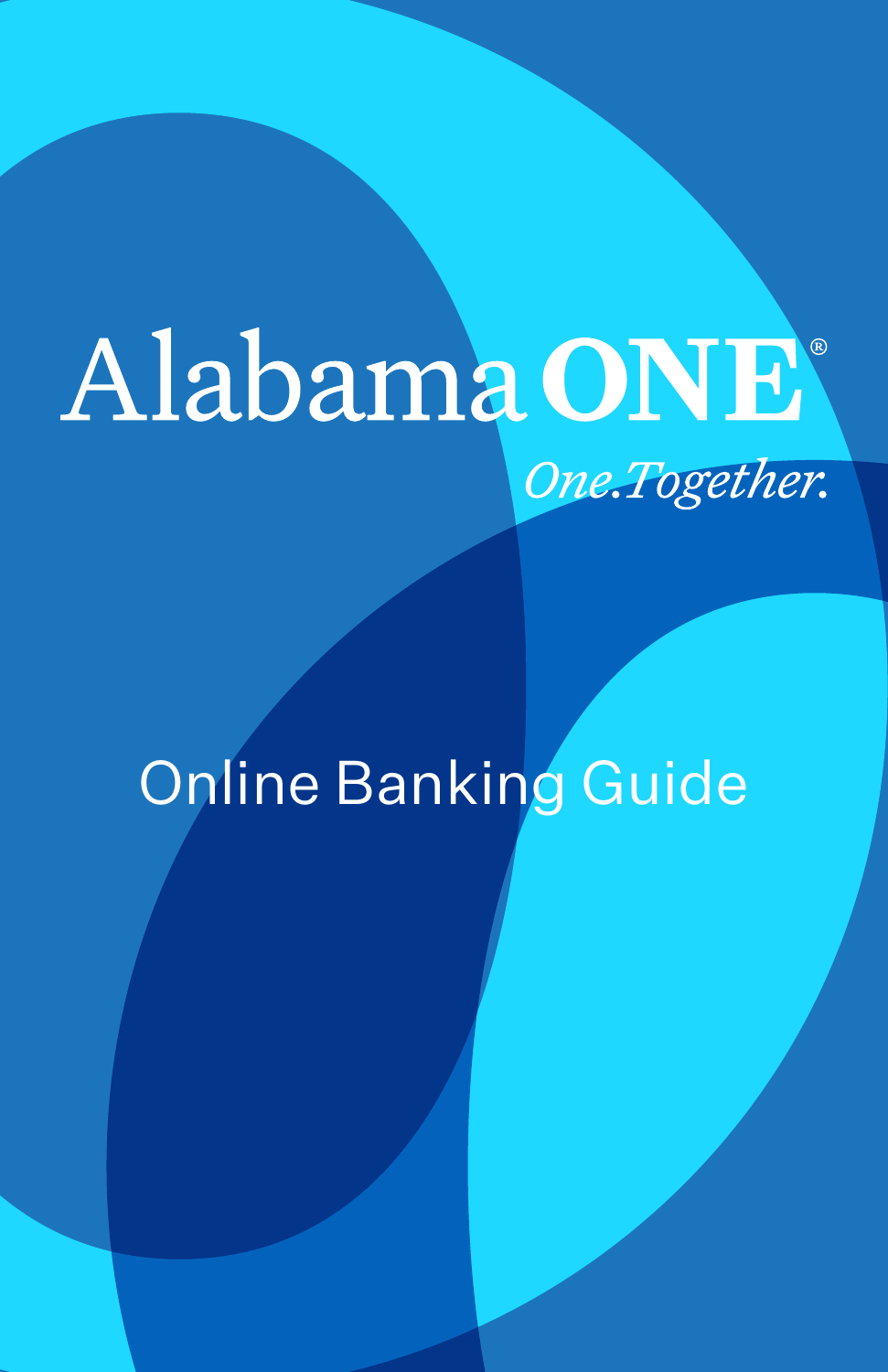## **Table of Contents**

iii Federally insured by NCUA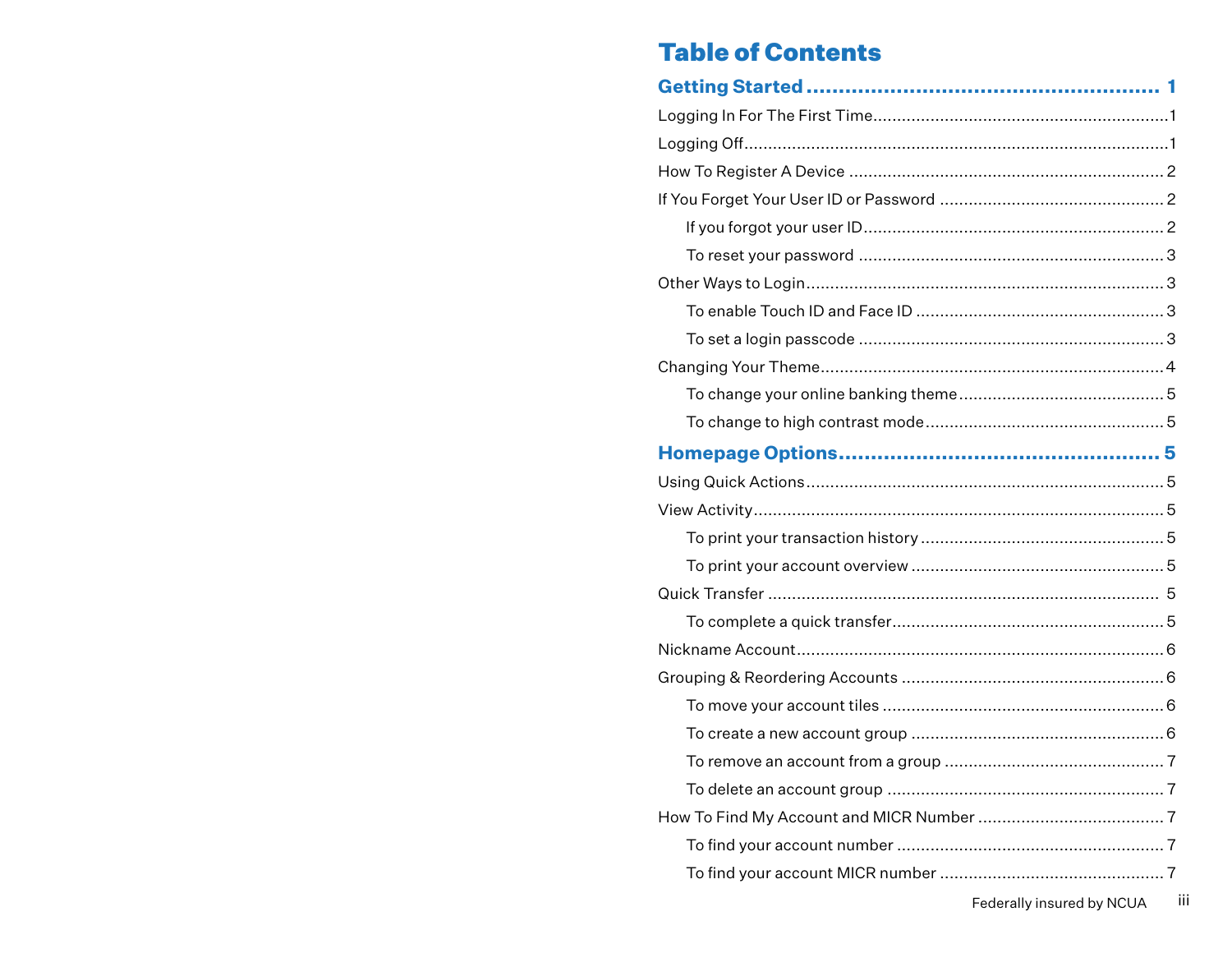| To view account history for a specific day or time period  8 |  |
|--------------------------------------------------------------|--|
|                                                              |  |
|                                                              |  |
| To make changes to your transaction categories9              |  |
|                                                              |  |
|                                                              |  |
|                                                              |  |
| To make a quick transfer from your dashboard 10              |  |
|                                                              |  |
|                                                              |  |
|                                                              |  |
|                                                              |  |
|                                                              |  |
|                                                              |  |
|                                                              |  |
|                                                              |  |
|                                                              |  |
| Viewing your Person to Person transfer history 14            |  |
| To delete a card from Person to Person transfers14           |  |
|                                                              |  |
| To view your transfers from the Funds Transfers page 15      |  |
|                                                              |  |
|                                                              |  |
|                                                              |  |
|                                                              |  |
| To make a mobile deposit from your dashboard16               |  |
|                                                              |  |

| To make a loan payment from your dashboard17         |
|------------------------------------------------------|
|                                                      |
|                                                      |
|                                                      |
|                                                      |
| To view how much of your payment went to principal   |
|                                                      |
|                                                      |
| To see an overview of your credit card account19     |
| To view more detailed credit card information 19     |
|                                                      |
| Making, Managing, and Viewing Credit Card Payments19 |
|                                                      |
| To make a payment from the eZCard homepage19         |
|                                                      |
|                                                      |
|                                                      |
|                                                      |
|                                                      |
|                                                      |
|                                                      |
|                                                      |
|                                                      |
|                                                      |
| View messages from eZCard about your account 21      |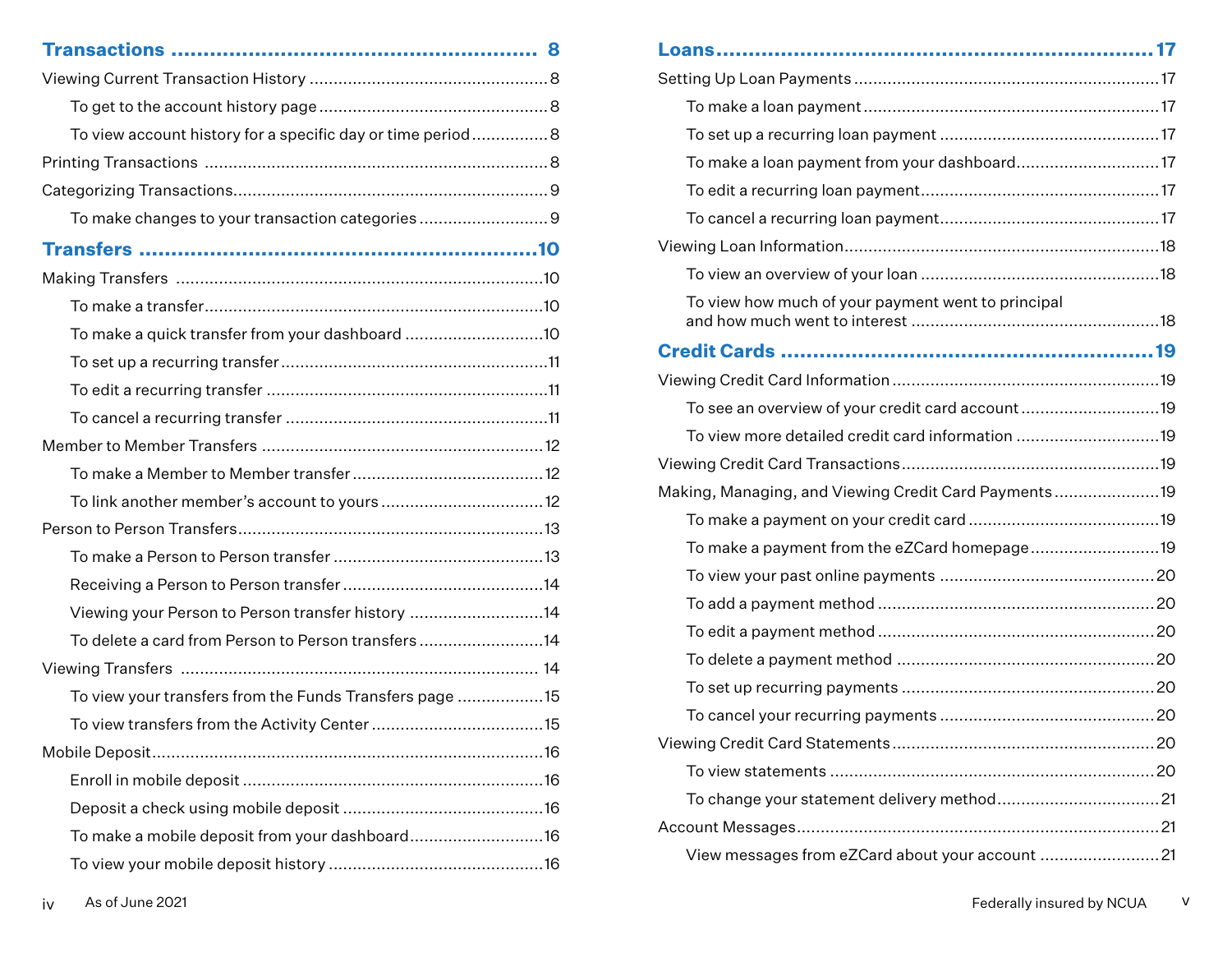| To set up a bill payment from your dashboard  25             |  |
|--------------------------------------------------------------|--|
| Editing and Cancelling Recurring Bill Payments  25           |  |
|                                                              |  |
| To cancel all of your recurring bill payments to a payee  26 |  |
|                                                              |  |
|                                                              |  |
|                                                              |  |
| To update login credentials for an external account  28      |  |
|                                                              |  |
|                                                              |  |
|                                                              |  |
|                                                              |  |
|                                                              |  |
|                                                              |  |

|                                                              | To reorder your accounts within their groups30                |  |
|--------------------------------------------------------------|---------------------------------------------------------------|--|
|                                                              |                                                               |  |
|                                                              |                                                               |  |
|                                                              |                                                               |  |
|                                                              | To update your contact information for secure access codes 31 |  |
|                                                              |                                                               |  |
|                                                              |                                                               |  |
|                                                              |                                                               |  |
|                                                              |                                                               |  |
|                                                              |                                                               |  |
|                                                              |                                                               |  |
|                                                              |                                                               |  |
|                                                              |                                                               |  |
|                                                              |                                                               |  |
|                                                              |                                                               |  |
| To set up a bill payment from your dashboard  25             |                                                               |  |
| Editing and Cancelling Recurring Bill Payments  25           |                                                               |  |
|                                                              |                                                               |  |
| To cancel all of your recurring bill payments to a payee  26 |                                                               |  |
|                                                              |                                                               |  |
|                                                              |                                                               |  |
|                                                              | To send a message about your account                          |  |
| To update login credentials for an external account  28      |                                                               |  |
|                                                              | To send a message about your account                          |  |
|                                                              |                                                               |  |
|                                                              | To send a message about a specific transaction  37            |  |
|                                                              |                                                               |  |
|                                                              |                                                               |  |
| As of June 2021<br>vi                                        | Federally insured by NCUA Vii                                 |  |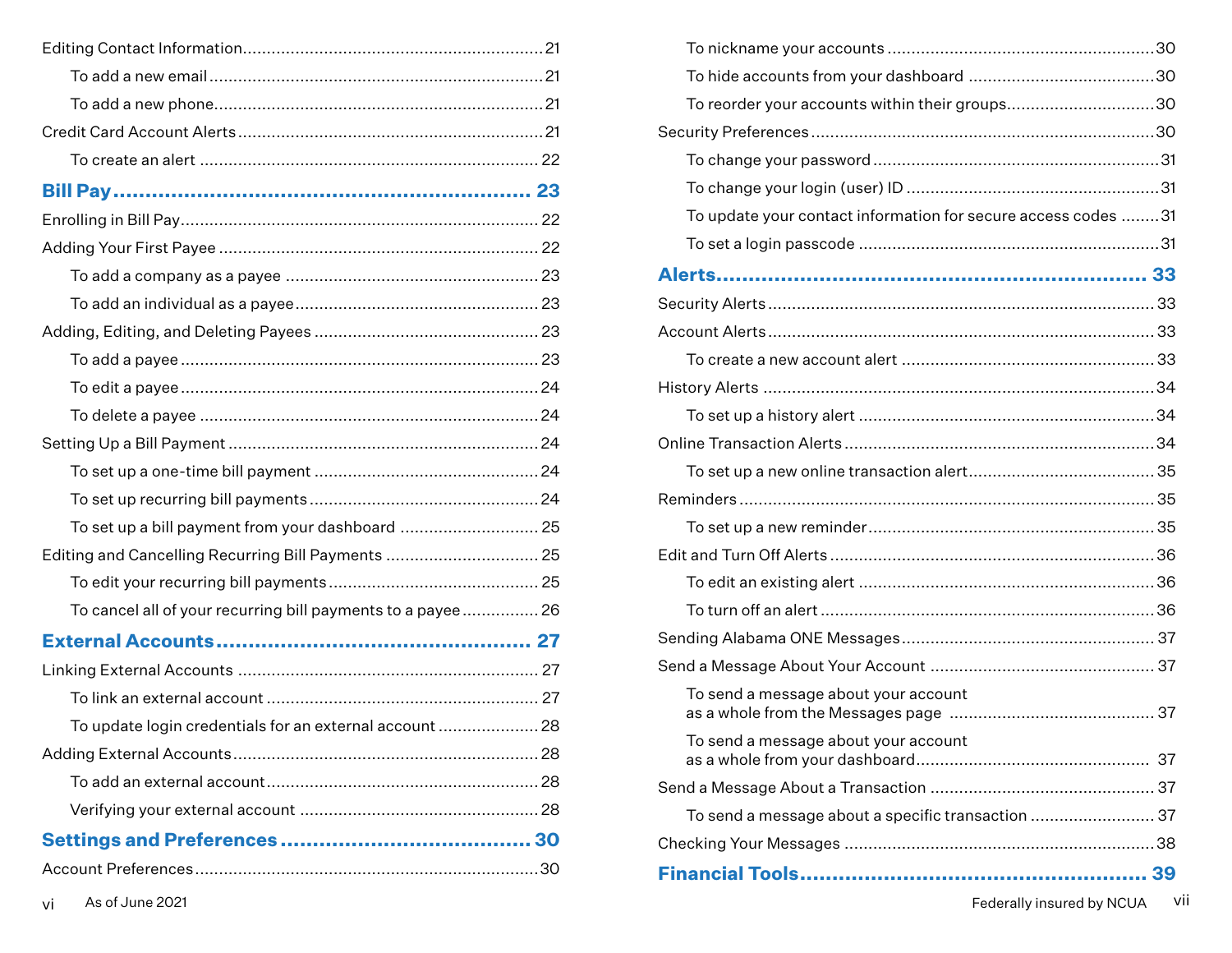| To view transactions within a budget category 41         |  |
|----------------------------------------------------------|--|
|                                                          |  |
|                                                          |  |
|                                                          |  |
|                                                          |  |
|                                                          |  |
|                                                          |  |
|                                                          |  |
|                                                          |  |
|                                                          |  |
| To change the timeframe of your spending graph43         |  |
|                                                          |  |
|                                                          |  |
|                                                          |  |
| To view your spending and income in a specific account44 |  |
|                                                          |  |
|                                                          |  |
|                                                          |  |
| To change the timeframe of your trends graph  45         |  |
|                                                          |  |
|                                                          |  |
|                                                          |  |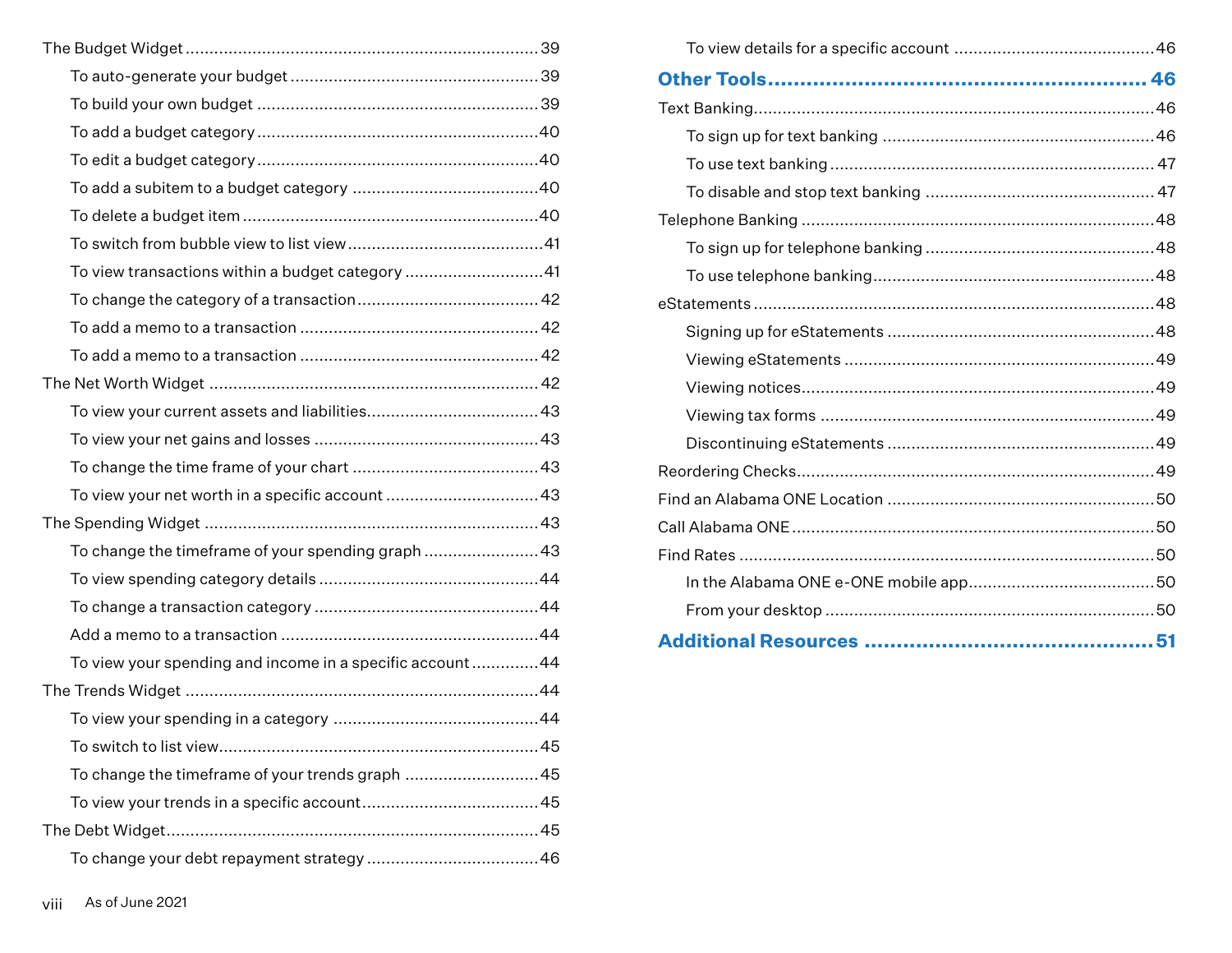## **Getting Started**

#### *Registering for Online Banking*

In order to use online banking and the Alabama ONE e-ONE mobile app, you must first register for online banking.

- 1. Go to **alabamaone.org/onlinebanking**
- 2. Click "Register TODAY!"
- 3. Complete the Online Banking Enrollment form

#### *Logging In For The First Time*

#### 1. Go to **alabamaone.org**



- 2. Use the online banking login at the top of the home page to login
- 3. You will need to receive and enter a Secure Access Code to login for the first time - choose how you would like to receive your secure access code
	- a. Make sure you have access to the device you requested the secure access code to be sent to.
- 4. Enter your secure access code and click "Submit"
- 5. You now have the option to register your device; if you plan to use this device for future logins, and the device is **under your control at all times,** click "Register Device"
	- a. **If you are using a public device**, do not register the device.
- 6. Set your password and click "Submit"
	- a. Your password must be between 8 and 20 characters long and contain at least one (1) number and one (1) UPPER CASE letter
- 7. Follow the prompts to complete the enrollment process

#### *Logging Off*

1. From the menu in online banking, click "Log Off"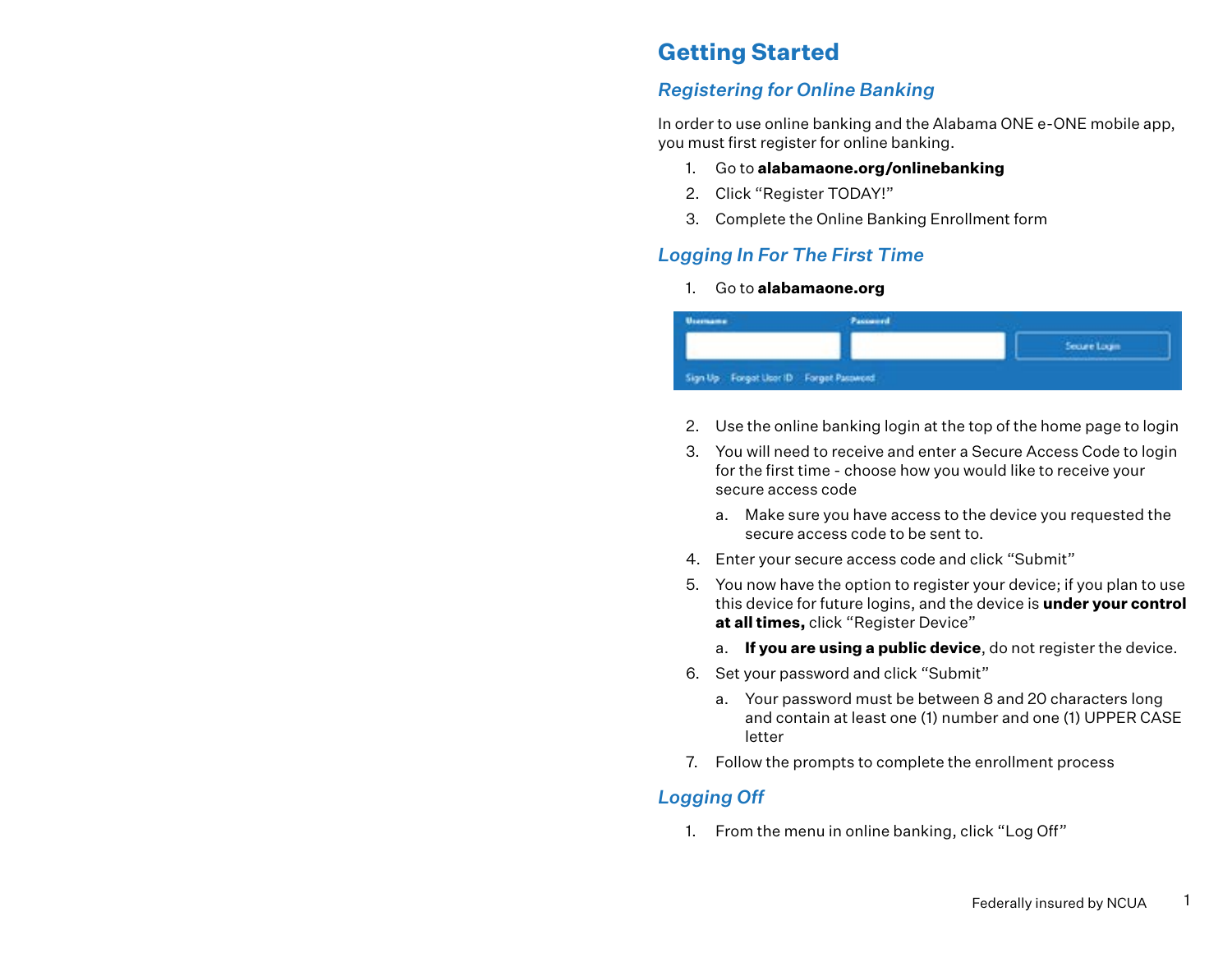#### *How To Register A Device*

Registering a browser and device will help you login to online banking quickly by avoiding the secure access code process. In addition, you will not be able to use the "Forgot Your Password" feature if you have not registered your device and browser.

By registering a browser or device, you are confirming **the device is under your control at all times** and you intend to use it again to access online banking in the future.

#### **To register a device:**

- 1. Login to online banking
- 2. Choose how you would like to receive your secure access code
	- a. Make sure you have access to the device you requested the secure access code to be sent to
- 3. You will now have the option to register your device; if you plan to access online banking from this device in the future and the device is in your control at all times, click "Register Device"
	- a. **If the device is public, do not to register it.**

#### **You will need to re-register the browser and device again in the following circumstances:**

- If you delete or reinstall the Alabama ONE e-ONE mobile app
- If your browser does not save cookies
- If you clear your browser history
- If your registration is reset for security purposes

### *How To Use The "Forgot Your Password" Feature*

You can use the "Forgot Your Password" link to reset your password if you have forgotten it.

You will only be able to use this feature if you have registered your device and browser. In addition, you will not be able to use this feature if you have entered your password incorrectly three times. Entering your password incorrectly three times will result in being locked out of online banking. If you have been locked out, you will need to contact us to unlock you. Please visit **alabamaone.org/contact-us** to talk with our Contact Center TEAM.

#### **If you forgot your user ID:**

- 1. Go to **alabamaone.org**
- 2. Click "Forgot User ID" in the online banking login banner at the top of the page
- 3. Complete the form
- 4. Choose how you would like to receive your User ID

#### **To reset your password:**

- 1. Go to **alabamaone.org**
- 2. Click "Forgot Password" in the online banking login at the top of the page
- 3. Enter your user ID, then click "Submit"
- 4. A secure access code is required to confirm your identity; select how you would like to receive your secure access code
	- a. Make sure you have access to the device you requested the secure access code to be sent to.
- 5. Enter your secure access code and click "Submit"
- 6. Enter your new password, confirm your new password, and then click "submit"
	- a. Your new password cannot be identical to a password you have used before
	- b. Your new password must be between 8 and 20 characters long and contain at least one (1) number and one (1) UPPER CASE letter
- 7. You will now be logged into online banking

#### *Other Ways to Login*

#### **To set up Touch ID and Face ID:**

When using the Alabama ONE e-ONE mobile app, you can use Touch ID or Face ID to easily login to online banking.

- 1. From the menu in online banking, click "Settings" then "Security Preferences"
- 2. Click the switch next to "Touch ID"
- 3. Click "Continue"
- 4. Enter your user ID and password to enable Touch ID and Face ID
- 5. Click "Authorize"

#### **To set a login passcode:**

When using the Alabama ONE e-ONE mobile app, you can also use a fourdigit login passcode in place of your user ID and password.

- 1. From the menu, click "Settings" then "Security Preferences"
- 2. Click the switch next to "Passcode"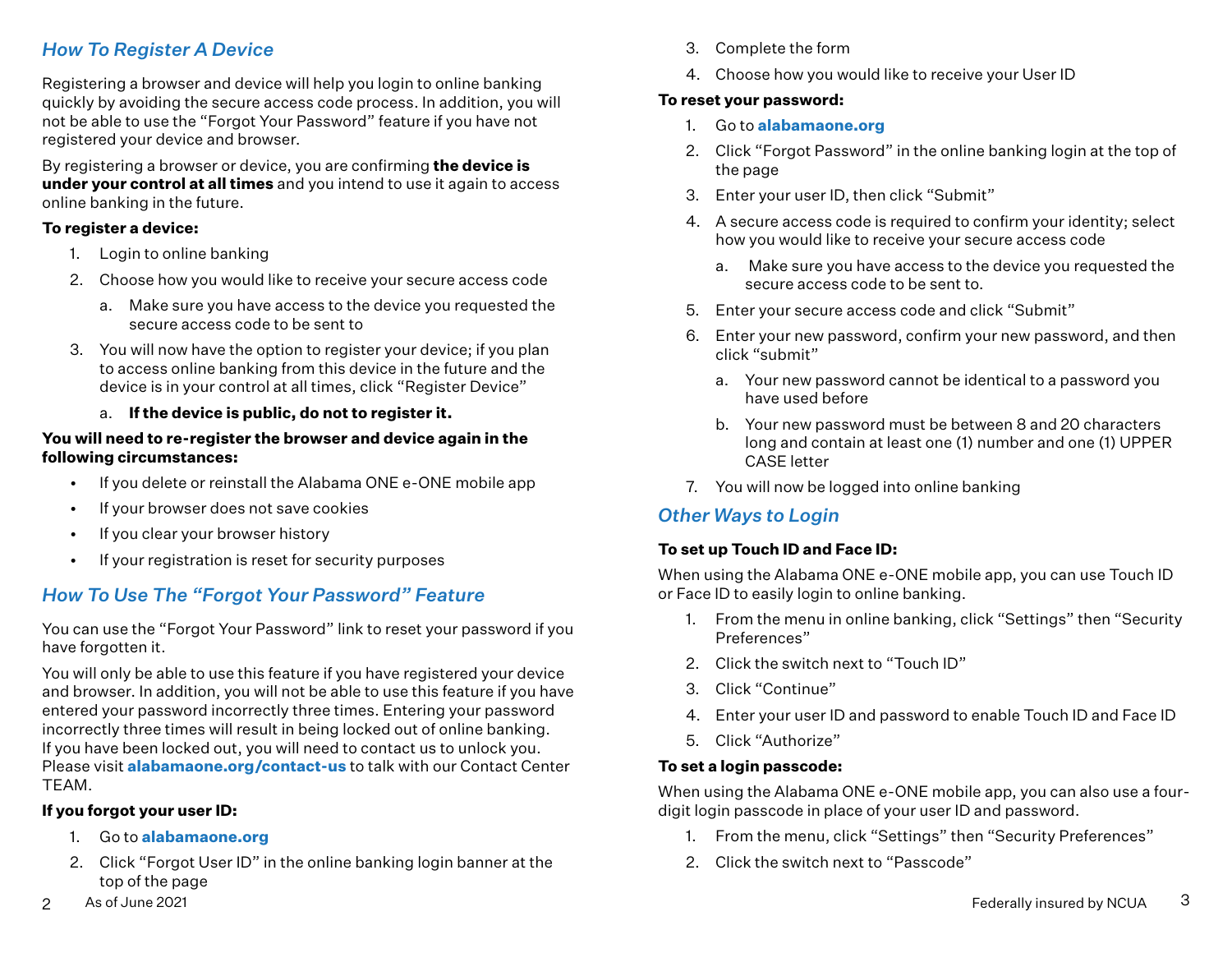- 3. Click "Create Passcode" to create a passcode
- 4. Enter your passcode
- 5. Confirm your passcode
- 6. Enter your user ID and password to activate your login passcode
- 7. When logging in, click "Passcode" to the bottom right of the login box

#### *Changing Your Theme*

#### **To change your online banking theme:**

There are two themes available for online banking - an Alabama ONE theme and an ARECU theme. If you are an ARECU member and want to change your theme to the ARECU theme:

- 1. From the menu, click "Settings" then "Themes"
- 2. Click "ARECU"

Please note there are no differences between the two themes other than slight visual differences.

#### **To change to high contrast mode:**

- 1. From the menu, click "Settings" then "Accessibility"
- 2. Click the box next to "Enable high contrast mode"
	- a. High contrast mode is only available in the Alabama ONE theme. If you enable high contrast mode, your theme will be changed to the Alabama ONE theme if you are currently using the ARECU theme.

## **Homepage Options**

#### *Using Quick Actions*

From the homepage of online banking, you will be able to see each account you can view history for. The sidebar of each account includes the following options: View Activity, Quick Transfer, and Nickname Account.

| Man Savings 730-00                    |                        |
|---------------------------------------|------------------------|
| Current Balance<br>Current Editoricio | View Activity          |
| Unimes 730-72                         | <b>Juick Trainsfer</b> |
|                                       | NACRONAISME ACCIDENTE  |

## *View Activity*

View Activity will let you see all activity on each of your accounts. You are able to search transactions and add filters to help you find what you need quickly. You can filter by time, transaction type, description, minimum to maximum amount, check number, or transaction category. You can also print or download your transaction history from the View Activity page.

#### **To print your transaction history:**

- 1. From the View Activity page, click the options icon  $(\cdot, \cdot)$
- 2. Click "Print"
- 3. From the print page, you can choose to print your transactions or save as a PDF

#### **To print your account overview:**

1. Click the printer icon at the top right of your dashboard

#### *Quick Transfer*

Quick Transfer will allow you to quickly transfer money between your accounts.

#### **To complete a quick transfer:**

- 1. Click the options icon  $\binom{1}{4}$  next to the account you want to transfer funds from
- 2. Click "Quick Transfer"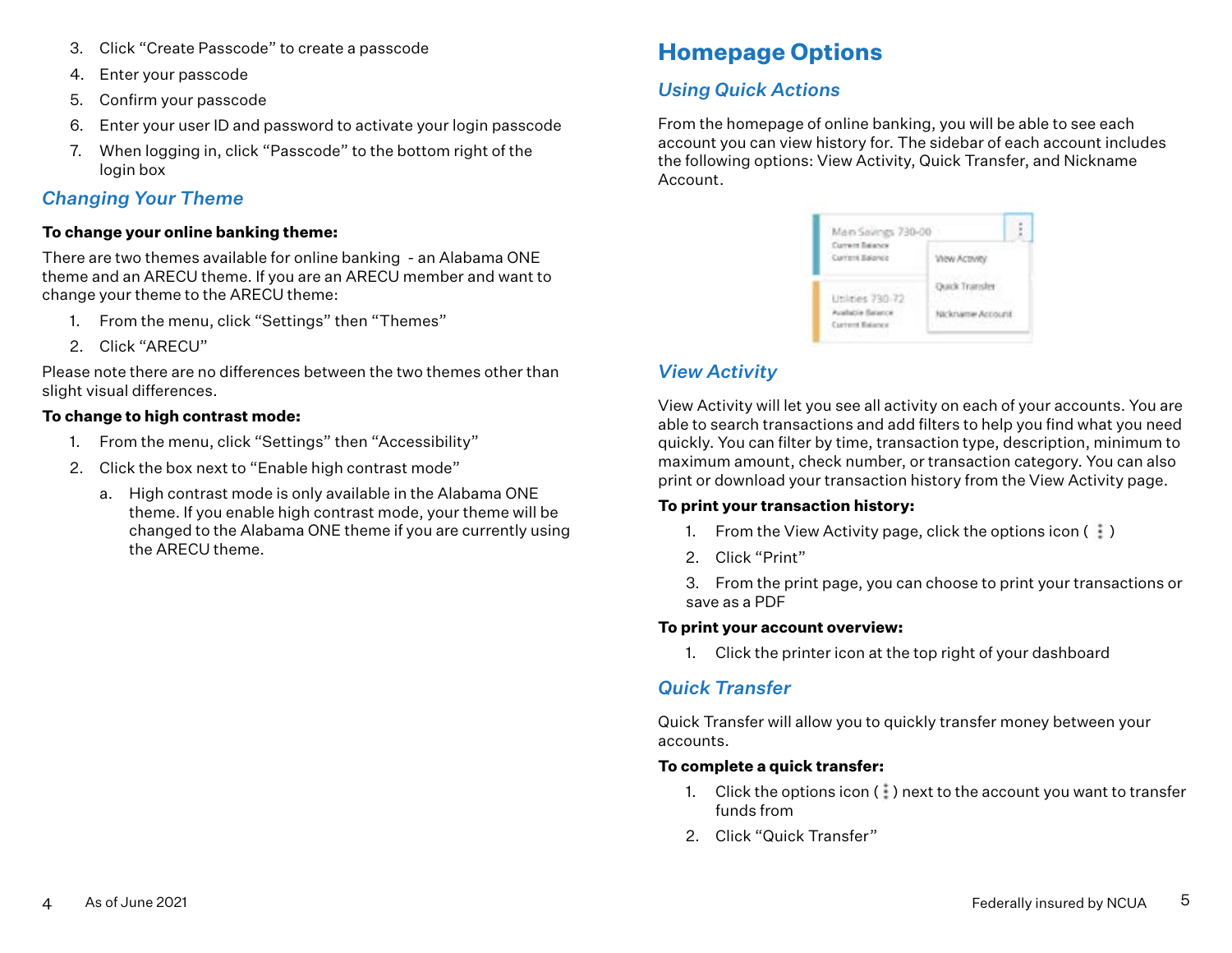- 3. Select the account you want to make a transfer to
- 4. Enter the amount of your transfer
- 5. Click "Transfer Funds"
	- a If you would like to make this a recurring transfer, click "Advanced Options" instead of "Transfer Funds" to be taken to the Funds Transfer page (see "To set up a recurring transfer")

#### *Nickname Account*

Nickname Account will allow you to change the name that displays for this particular account.

- 1. Click the options icon  $(\frac{1}{2})$  next to the account you want to nickname
- 2. In the "account nickname" field, insert the nickname you want to give your account
- 3. Click "Save"

#### *Grouping & Reordering Accounts*

You are able to customize your view on the homepage of online banking by grouping accounts. You are able to group both internal and external accounts. You can also move your account tiles to customize the appearance of your homepage.

#### **To move your account tiles:**

- On a desktop or laptop
	- o Use a mouse to click, drag-and-drop the tile to a new location.
- On a mobile device
	- o Tap a tile and drag it to the new location.

You can also create account groups to organize your accounts; for example, you can create a group for your savings accounts or loans.

Your accounts are automatically grouped into a group titled "Accounts." You can rename this group by tapping the pencil icon.

#### **To create a new account group:**

- 1. Click on an account tile and drag it to the new group icon that will appear towards the bottom right-hand side of the screen
	- a. When the tile is dropped on the new group icon, a new group will be started at the bottom titled "New Group"

2. Name your new group by clicking in the text bar, then clicking the check mark when you are finished

#### **To remove an account from a group:**

- 1. Click on an account tile and drag it to a new group
	- a. Please note your accounts must all be part of a group

#### **To delete an account group:**

- 1. Remove all of the accounts within the group
	- a. When you remove the last account from the group, you will receive a message stating, "You are removing the last account from this group. If you continue, your group will be deleted."
- 2. Click "Yes, delete"

## *How To Find My Account and MICR Number*

#### **To find your account number:**

- 1. Login to online banking
- 2. Click on an account from your dashboard
	- a Your account number will display at the top of the page

 Please note: your account number will be the number before the dash ("-"). The two numbers following the dash is your account suffix, which you will need to know for certain other online banking features.

#### **To find your account MICR number:**

- 1. Login to online banking
- 2. Click on an account from your dashboard
- 3. Click "Details" under the account name and number

#### C. Back to Home



Transactions Details

 a. This will open a box that displays your current balance, available balance and account MICR number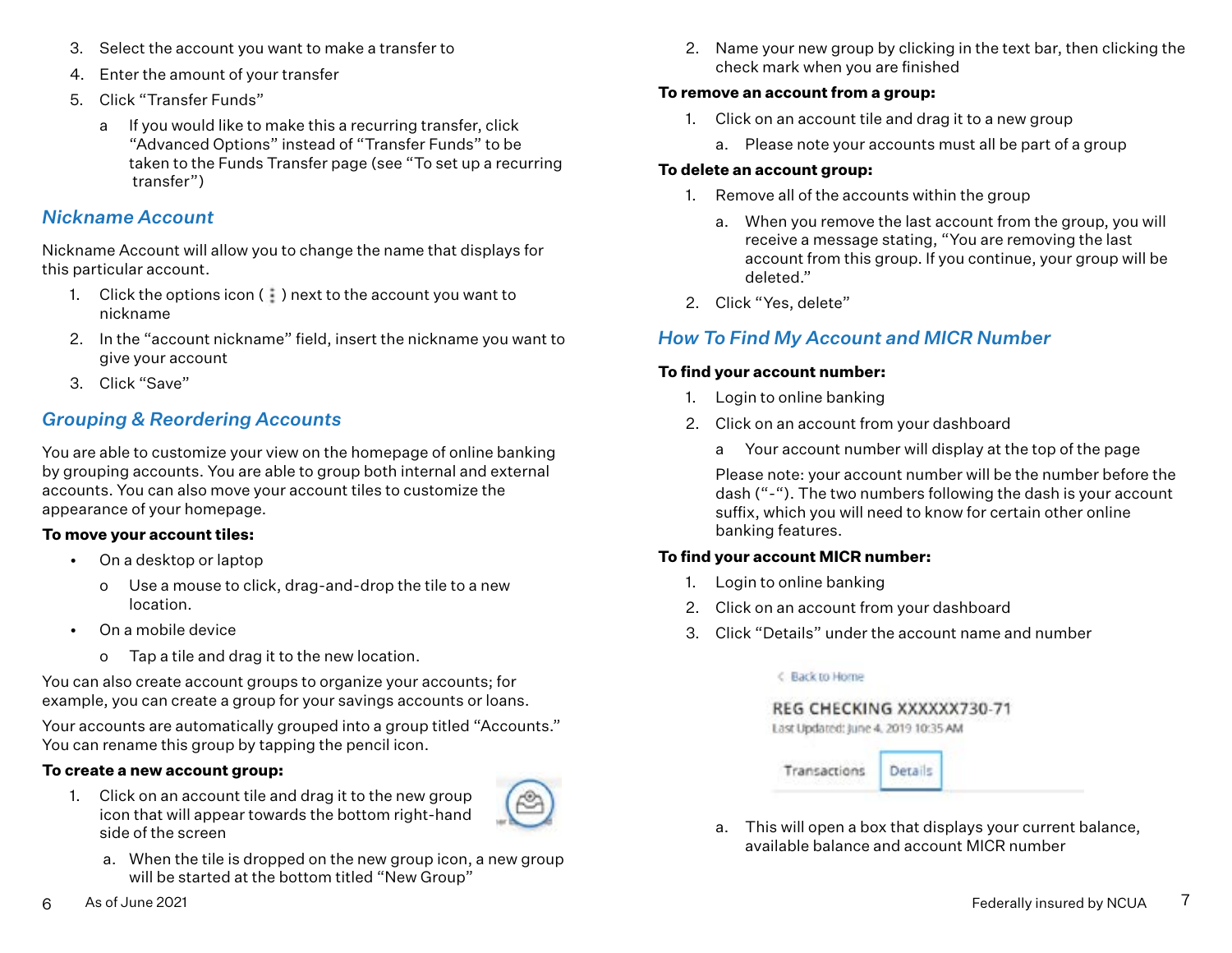## **Transactions**

## *Viewing Current Transaction History*

From your account history page, you can use the filter feature to view transactions from specific time periods.

#### **To get to the account history page:**

- 1. Login to online banking
- 2. Click on an account from your dashboard
- 3. Your transaction history will display

#### **To view account history for a specific day or time period:**

- 1. From the account history page, click on the filter icon at the top of the page
- 2. In the "Time Period" field, select the time frame you would like to view transaction history for
	- a. If you would like to select a range of dates, select "Custom Dates" and use the "Start Date" and "End Date" fields to set your time frame
- 3. Click "Apply Filters"
- 4. You will then see transaction history only for your selected time frame

#### *Printing Transactions*

- 1. From your online banking dashboard, click on the account you would like to print transaction history from
- 2. From your Account Details page, click the "options" icon ( ) and choose to print an overview of all your transactions on that account by clicking on "Print"
	- a. You can also print transaction-specific details by clicking on the specific transaction

| MORTGAGE 300000730-53<br>(exciption exports) (on its even) | \$881.14<br>\$881.14<br><b>Culminal Asciators</b> |
|------------------------------------------------------------|---------------------------------------------------|
|                                                            |                                                   |
|                                                            |                                                   |
|                                                            |                                                   |
| MAY 1  Aurds Transfer                                      | $-80$                                             |

| Funds Transfer<br>$\frac{m}{m}$ (1)<br><b>STACK Index of Co.</b> |  |
|------------------------------------------------------------------|--|
| THE CONTRACTOR COMPANY<br><b>TEST</b>                            |  |
| in.                                                              |  |
| ×                                                                |  |
|                                                                  |  |
|                                                                  |  |
| Glabal straints: 2 all durings costs.<br>.                       |  |

Printing is not available through the Alabama ONE e-ONE mobile app.

## *Categorizing Transactions*

Transactions for both internal and external accounts are automatically categorized to help you accurately monitor your spending and track your budgets.

#### **To make changes to your transaction categories:**

- 1. Click on one of your accounts from your dashboard to open the Account Details page
- 2. Click on an individual transaction to open the transaction summary
- 3. In the details box, click the pencil icon under "Category"

| :Description                                                    |                                                             | Annun                      |
|-----------------------------------------------------------------|-------------------------------------------------------------|----------------------------|
| Functs Transfer<br>To develop                                   |                                                             | (\$25.00)<br>Ë<br>18881.14 |
| <b>Tertuals</b>                                                 |                                                             |                            |
| CHORBIZE<br>ande C<br>Online Description:<br>Funds Transfer Jr. |                                                             |                            |
| Statement Description:                                          | Oritmi banking Withsbaust To 50051 Funds Transfer da Ordini |                            |
|                                                                 |                                                             |                            |
| Date:<br>VAULUS<br>Type:<br>Date:                               |                                                             |                            |

- 4. To assign the transaction a new category, simply click the category you want to assign
	- a. You can also assign subcategories to transactions by clicking the drop-down arrow to the right of the main category.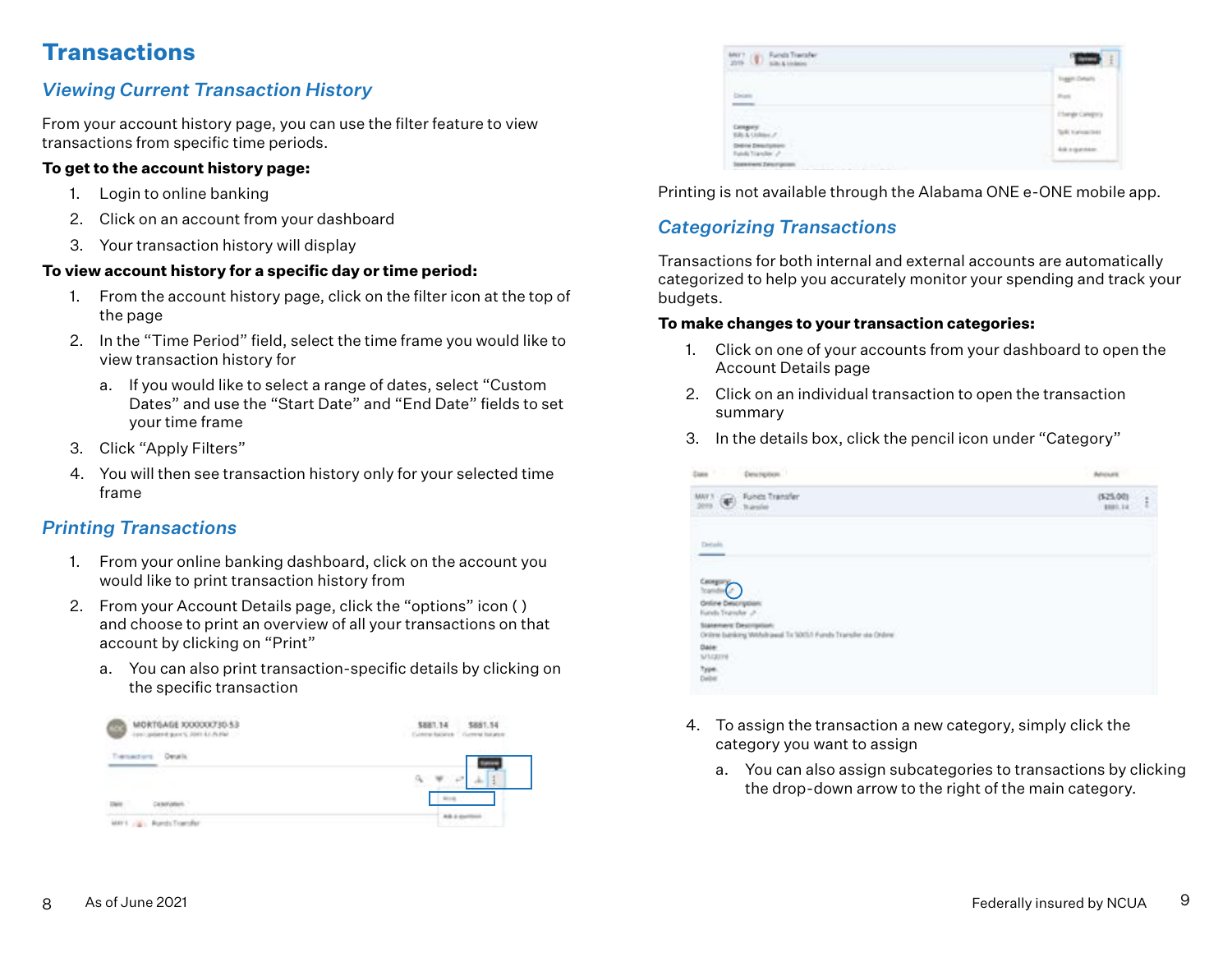## **Transfers**

#### *Making Transfers*

#### **To make a transfer:**

- 1. Click on "Transactions" then "Funds Transfer" from the menu
- 2. In the "From Account" field, select the account you would like to make a transfer from
- 3. In the "To Account" field, select the account you would like to transfer funds to
- 4. In the amount field, type the amount you would like to transfer
- 5. Use the "Frequency" field to set the frequency of the transfer
	- a You can set the transfer to happen once or recur on a regular schedule. If you want to set up a recurring automatic transfer, see the following section ("To set up a recurring transfer")
- 6. Choose the date you would like to make the transfer
- 7. If you would like, you can add a memo to the transfer, which will show in your account history
- 8. Click "Transfer Funds"

#### **To make a quick transfer from your dashboard:**

- 1. From your online banking dashboard, click the options icon to the right of the account you want to make a transfer from
- 2. Click "Quick Transfer"
- 3. Select the account you want to make a transfer to
- 4. Enter the amount of your transfer
- 5. Click "Transfer Funds"
	- a. If you would like to make this a recurring transfer, click "Advanced Options" instead of "Transfer Funds" to be taken to the Funds Transfer page

#### **Alternatively:**

- 1. Click the "Transfer Funds" icon at the top of the online banking dashboard
- 2. Follow steps 2 7 above in "To make a transfer" to complete your transfer

#### **To set up a recurring transfer:**

- 1. Follow steps 1 5 in the previous section, "To make a transfer"
- 2. Select a start date and an end date, or select the "Forever" option
	- a. If you opt to repeat forever, you will still need to enter a start date for your initial transfer. Use the calendar to enter a start date for your transaction.
- 3. If you would like, you can add a memo to the transfer, which will show in your account history
- 4. Click "Transfer Funds"

Once you have set up a recurring transfer, it will appear under the "Recurring Transactions" tab in your Activity Center. To navigate to the Activity Center, click "Transactions", then "Activity Center" in the menu.

#### **To edit a recurring transfer:**

1. Click the "Recurring Transactions" tab in the Activity Center

**Activity Center** 

Single Transactions Recurring Transactions

2. Click the options icon  $(\frac{1}{2})$  to the right of the recurring transfer you want to edit

| Pulos Transfer - Traduitg. Mexigage 736-53<br>04/2019<br>Authorized.<br>D: 15260 |  |  |  |  | \$1230 | $\mathbb{R}$ |
|----------------------------------------------------------------------------------|--|--|--|--|--------|--------------|
|----------------------------------------------------------------------------------|--|--|--|--|--------|--------------|

- 3. Click "Edit Series"
- 4. Make your edits to the recurring transfer, then click "Transfer Funds"

#### **To cancel a recurring transfer:**

1. Click the "Recurring Transactions" tab in the Activity Center

**Activity Center** 

Single Transactions Recurring Transactions

- 2. Click the options icon  $(\frac{1}{2})$  to the right of the recurring transfer you want to cancel
- 3. Click "Cancel Series"
- 4. Click "Confirm"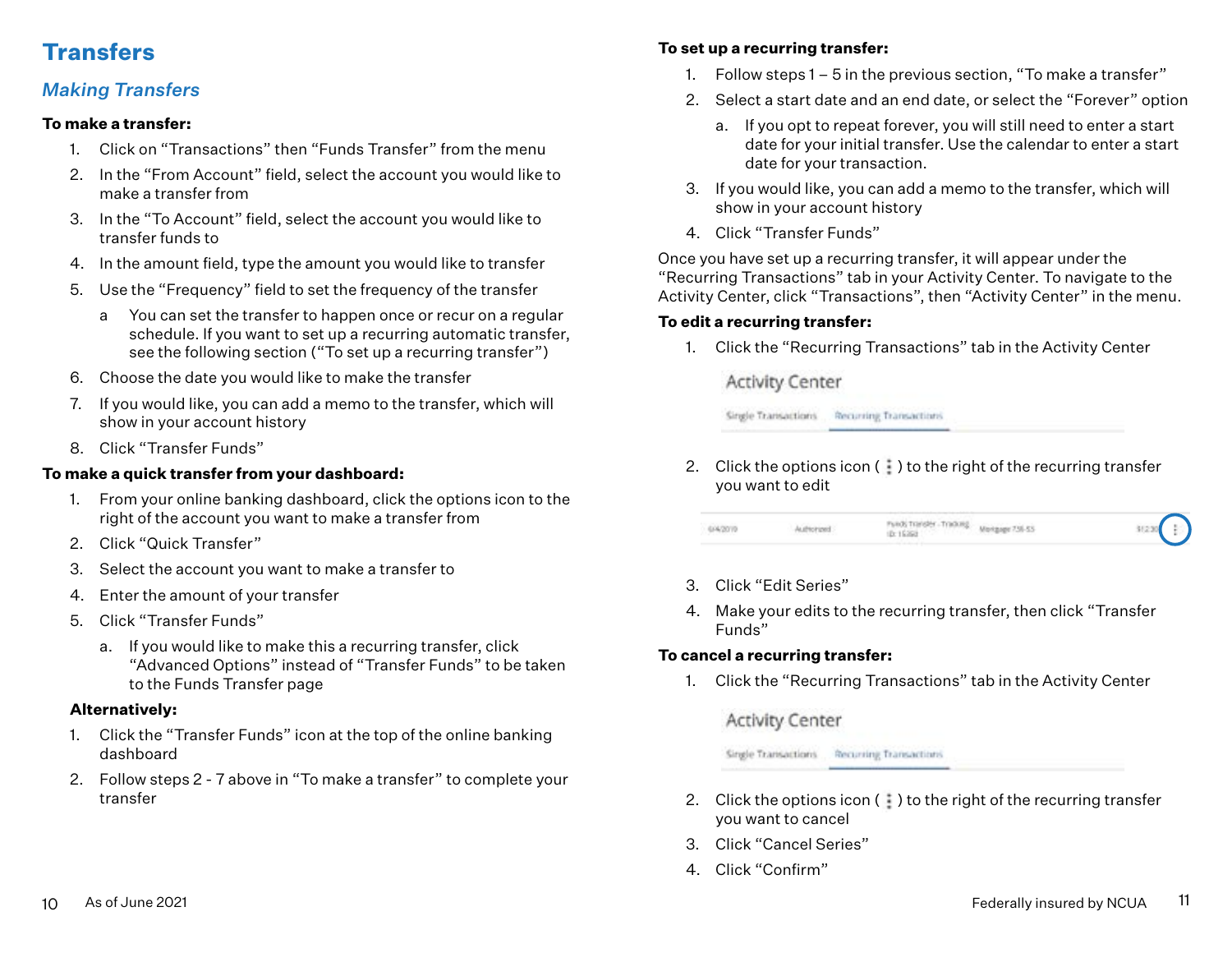#### *Member to Member Transfers*

Member to Member transfers allow you to send money quickly and easily to another Alabama ONE member. To complete a Member to Member transfer, you will need the other member's account number and their last name.

Please only make Person to Person transfers to people you know and trust, and confirm their account information before sending the transfer. Member to Member transfers are instant.

#### **To make a Member to Member transfer:**

- 1. Click "Transactions" then "Member To Member Transfer" from the menu
- 2. Click either "Single Transfer" to conduct a one-time transfer, or click "Link Account" if you plan to make more than one transfer to the other member or if you need to create a recurring or future dated transfer
	- a If you want to link another member's account to yours, follow the steps in the next section ("To link another member's account to yours")
- 3. In the "From Account" field, select the account you want to make the transfer from
- 4. Enter the amount you want to transfer in the "Amount" field
- 5. If you would like, add a description to your transfer
- 6. In the "Account Number" field, enter the account number of the member you want to make a transfer to

 a The account number will be the numbers listed before the dash("-") in the member's account number shown on online banking

- 7. In the "Suffix" field, enter the two numbers located behind the dash ("-") in the member's account number shown on online banking
- 8. Select the account type you are making the transfer to
- 9. Enter the first three (3) letters of the member's last name who you are making a transfer to
- 10. Click "Submit"

If you plan on making several transfers to another member, you may want to link their account. Linking a member's account allows you to bypass entering in their information another time and transfer funds directly from the Funds Transfer page.

#### **To link another member's account to yours:**

- 1. Click the "Link Account" option from the Member to Member Transfer page.
- 2. Enter the account number you want to link to yours in the "Account Number" field
- 3. In the "Suffix" field, enter the two numbers located behind the dash ("-") in the member's account number shown on online banking
- 4. Select the account type
- 5. Enter the first three (3) letters of the member's last name who you are making a transfer to
- 6. Click "Submit"

After you have successfully linked the account, you can make a transfer to the linked account from the Funds Transfer page. You may need to sign out and back into online banking in order to see the other member's account as an option to transfer funds to.

#### *Person to Person Transfers*

Person to Person transfers work much like Member to Member transfers, but give you the ability to send money to friends and family who are not Alabama ONE members. To complete a Person to Person transfer, you will need the name and contact information for the person you want to transfer funds to.

Please only make Person to Person transfers to people you know and trust, and confirm their contact information before sending the transfer.

#### **To make a Person to Person transfer:**

- 1. From the menu, click "Transactions" then "Person to Person Transfer"
- 2. Click "Send"
- 3. Enter the recipient name
- 4. Enter the recipient's email address or phone number
	- a. This is where the recipient will receive notification you have sent them funds.
- 5. Enter the amount of the transfer
- 6. Under the "Debit Card" field, click "Add a card"
- 7. Enter your debit card information, then click "Continue"
- 8. Add a memo we suggest writing the reason for the transfer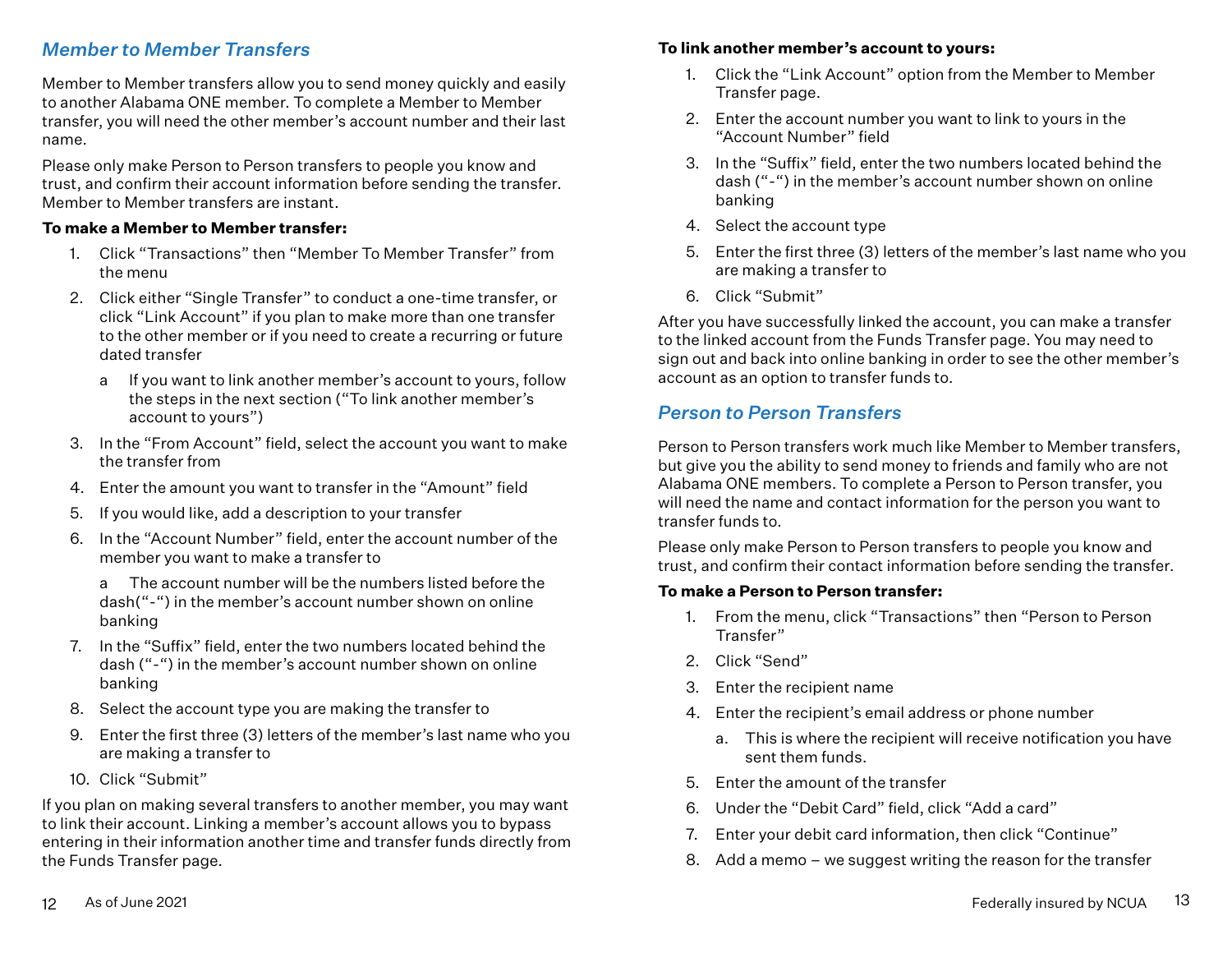- 9. Click "Continue"
- 10. Review your transfer information, then click "Continue"
- 11. Enter your debit card PIN number and click "Submit" to verify the transfer
	- a. When you click each number of your PIN, the number keyboard will shuffle for added security; go slowly to ensure you enter the correct PIN

#### **Receiving a Person to Person transfer:**

- 1. When someone sends you a Person to Person transfer, you will receive a notification via the contact information they used (email address or phone number)
- 2. Click the link contained in the message
- 3. Enter your first and last name in the name fields
- 4. Enter your account routing number
- 5. Enter your account number, then confirm your account number
- 6. Read and accept the terms of service
- 7. Click "Deposit Funds"
	- a. Please note funds transfers may take between two to four business days to process

#### **Viewing your Person to Person transfer history:**

- 1. From the Person to Person Transfers page, click "History"
- 2. Your Person to Person transfer history will show
	- a. You can search your history using the search bar

#### **Add another debit card for Person to Person transfers:**

- 1. From the Person to Person Transfers page, click "Manage Cards"
- 2. Click "Add a card"
- 3. Enter your card information, then click "Continue"

### **To delete a card from Person to Person transfers:**

- 1. From the Person to Person Transfers page, click "Manage Cards"
- 2. Click the trash can icon to the right of the card you want to delete
- 3. Click "Remove"

## *Viewing Transfers*

You are able to view or search for existing, pending, or processed transfers from the Funds Transfer Page or from your Activity Center.

## **To view your transfers from the Funds Transfer page:**

- 1. Click "Transactions" then "Funds Transfer" from the menu
- 2. If you are using the mobile app, click "Transfer Activity" on the upper right of the screen. If you are not using the mobile app, skip this step.
- 3. Use the search bar on the right-hand side of the screen to look for a specific transfer, or use the tabs to toggle between "All," "Pending," and "Processed" transfers

| Funds Transfer |  |  |
|----------------|--|--|
| .              |  |  |
|                |  |  |
|                |  |  |
|                |  |  |

#### **To view transfers from the Activity Center:**

The Activity Center shows a complete list of all of your transfers, including transfers across your own accounts, Member to Member and Person to Person transfers, and mobile deposit history. The Activity Center does not show other transaction history. To view your account history as a whole, see "Viewing current transaction history."

- 1. Click "Transactions" then "Activity Center"
- 2. From the Activity Center Page, click "Transactions" to view all transfers and loan payments made via transfer or click "Recurring Transactions" to view recurring transfers and loan payments.
- 3. Use the search bar to search for a specific transfer, or click the filter icon to find transfers meeting specific criteria

#### **Activity Center**

<sup>4</sup> Seath transition

Single Transaccions - Recurring Transaccions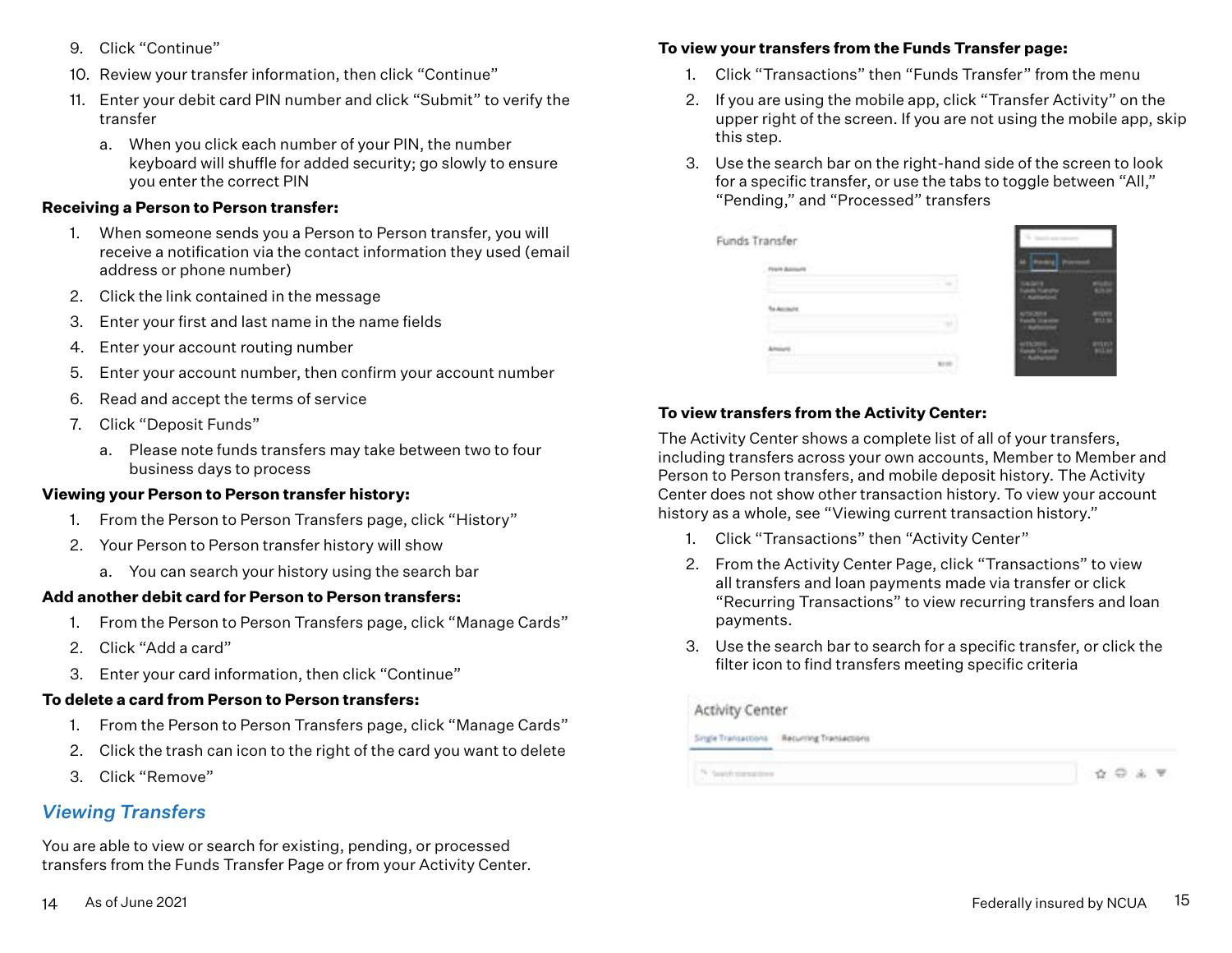#### *Mobile Deposit*

Mobile deposit through the Alabama ONE e-ONE mobile app gives you the opportunity to deposit checks from anywhere.

#### **Enroll in mobile deposit:**

- 1. From the menu, click "Transactions" then "Mobile Deposit Enrollment"
- 2. Read and accept the terms and conditions

#### **Deposit a check using mobile deposit:**

- 1. Endorse your check
	- a. To endorse your check, sign the back of the check on the endorsement line, then add "For Alabama ONE Mobile Deposit Only" and the deposit date
- 2. From the Mobile Deposit page, choose the account you want to deposit the check to
- 3. Enter the amount of the deposit
- 4. Click "Front of check" to take a picture of the front of the check
- 5. Click "Back of check" to take a picture of the back of the check
	- a. Photo tip: make sure you have good lighting and you place your check on a contrasting background. This will help the system identify the edges of the check and read the check.
- 6. Click "Submit Deposit"

Mobile deposits made by 2:00 PM CT will post the same business day. Mobile deposits made after 2:00 PM CT will post the following business day. If for some reason your deposit is rejected, you will receive an email notification and a message in online banking (see "To check your messages").

#### **To make a mobile deposit from your dashboard:**

- 1. Click the "Deposit a Check" icon at the top of your dashboard
- 2. Use steps 1 6 above to complete your mobile deposit

#### **To view your mobile deposit history:**

- 1. From the Mobile Deposit page, click "Deposit Check History"
- 2. To search for specific deposits, use the search bar

## **Loans**

#### *Setting Up Loan Payments*

#### **To make a loan payment:**

- 1. From the menu, click "Transactions", then "Loan Payments"
- 2. In the "From" field, select the account you would like to use to make your loan payment
- 3. In the "To" field, select the loan you want to make a payment on
- 4. Select your payment type
- 5. Enter the payment amount in the "Amount" field
- 6. Select the payment date
	- a. If you would like to setup a recurring loan payment, click the "Make this a recurring transaction" box and follow the steps in the next section ("To set up a recurring loan payment")
- 7. If you would like you can add a memo, which will show in your account activity
- 8. Click "Submit"

#### **To set up a recurring loan payment:**

- 1. Follow steps 1 6 in the above section ("To make a loan payment")
- 2. Select a start date and an end date, or select the "Forever" option
	- a. If you opt to repeat forever, you will still need to enter a start date for your initial transfer. Use the calendar to enter a start date for your transaction.
- 3. If you would like you can add a memo, which will show in your account activity
- 4. Click "Submit"

Once you have set up a recurring loan payment, it will appear under the "Recurring Transactions" tab in your Activity Center. To navigate to the Activity Center, click "Transactions", then "Activity Center" in the menu.

#### **To make a loan payment from your dashboard:**

- 1. Click the "Loan Payment" icon at the top of your dashboard
- 2. Follow the steps above to either make a one-time payment or set up recurring payments

#### **To edit a recurring loan payment:**

1. Click the "Recurring Transactions" tab in the Activity Center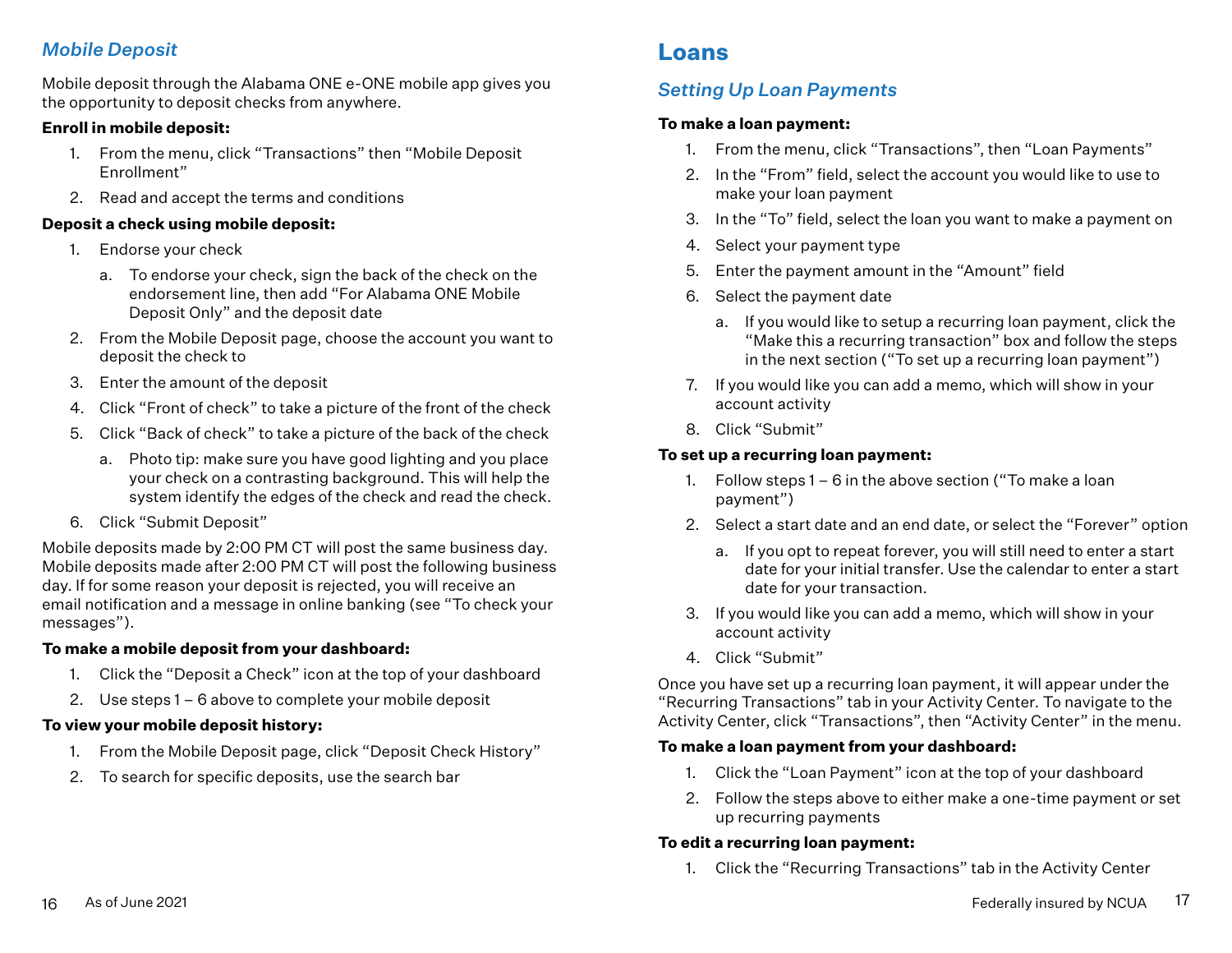- 2. Click the options icon  $(\frac{1}{2})$  to the right of the recurring transfer you want to edit
- 3. Click "Edit Series"
- 4. Make your edits to the recurring transfer, then click "Transfer Funds"

#### **To cancel a recurring loan payment:**

- 1. Click the "Recurring Transactions" tab in the Activity Center
- 2. Click the options icon  $(\frac{1}{2})$  to the right of the recurring transfer you want to cancel
- 4. Click "Cancel Series"
- 5. Click "Confirm"

## *Viewing Loan Information*

#### **To view an overview of your loan:**

- 1. Click on your loan account from your dashboard
- 2. Click on "Details" from the top of the Account Details page



 a. Here you will see your account number, year-to-date interest amount, previous year-to-date interest amount, last payment date, next payment date, and payment due date.

#### **To view how much of your payment went to principal and how much went to interest:**

- 1. From the Account Details page, click on a loan payment
- 2. Under "Description," you will find how much of your payment went to principal and how much went to interest

| OUT @ Transist Drive Sanking Trace Textile Asian Sharp Principal Anticipants                                                                                                                                                     |     |
|----------------------------------------------------------------------------------------------------------------------------------------------------------------------------------------------------------------------------------|-----|
| Decails -                                                                                                                                                                                                                        | xoa |
| <b>Standard Jr.</b><br>highway concelled a server that the state of the state of the concellent of the state of<br>Directory (2012)<br>Eagnest @ Drive farming Tool #494282 Than Ver 1991 19930 Trust shall 90-7 miniar airc 100 |     |

## **Credit Cards**

## *Viewing Credit Card Information*

#### **To see an overview of your credit card account:**

- 1. From the dashboard, click on your credit card tile
- 2. Click "Details"
	- a. From here, you can view your current balance, available balance, next payment due, and minimum payment due

#### **To view more detailed credit card information:**

- 1. Click "Credit Card" in the menu
- 2. Select the card you want to view information for
	- a. From here, you will be taken to the eZCard website. Your eZCard homepage will show an overview of your credit card account.

## *Viewing Credit Card Transactions*

- 1. On the eZCard website, click "Transactions" in the menu
- 2. Your transaction history will display
	- a. To search for a specific transaction, use the search bar
	- b. To quickly group your transactions by transaction type, click "Spend Analyzer"

## *Making, Managing, and Viewing Credit Card Payments*

#### **To make a payment on your credit card:**

- 1. Click "Payments" from the menu
- 2. Choose the account you want to make a payment from and click "Next"
	- a. If you want to add a new payment method, you can also do so from this page
- 3. Choose a payment amount and click "Next"
- 4. Choose your payment date and click "Next"
- 5. Click "Make a Payment"
- 6. You will receive confirmation of your payment

### **To make a payment from the eZCard homepage:**

- 1. Click "Pay Bill" under account overview
- 2. Follow steps 2 6 above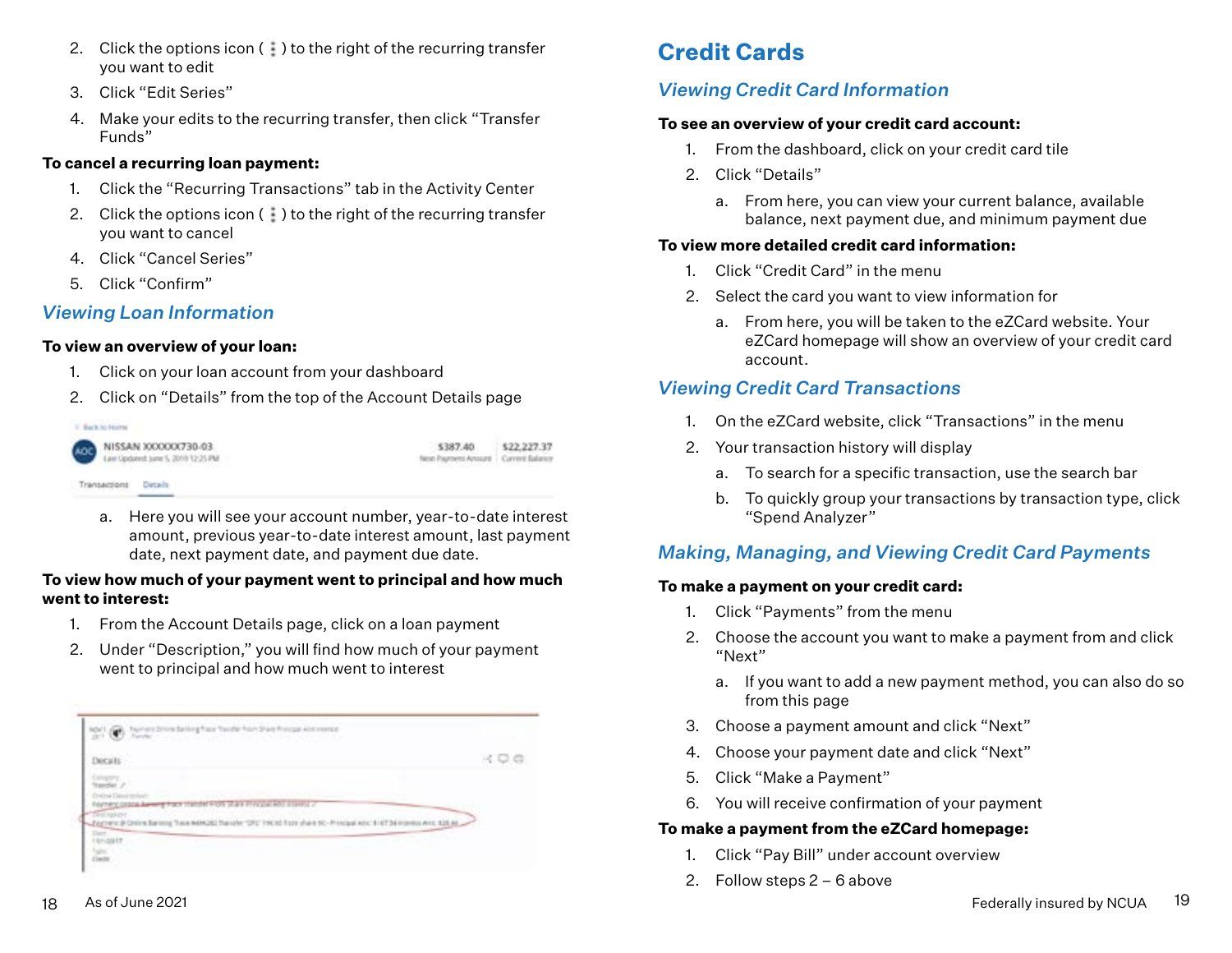#### **To view your past online payments:**

- 1. Click "Payments" then "Payment Summary" from the menu
- 2. Your payment history will open
	- a. Your payment summary only shows payments made through the eZCard website and will not show payments made by mail or in branch

#### **To add a payment method:**

- 1. Click "Payments" then "Payment Accounts" from the menu
- 2. Click "Add a Payment Account"
- 3. Select the account type
- 4. Enter your account information
- 5. Click "Next"

#### **To edit a payment method:**

- 1. Click "Payments" then "Payment Accounts" from the menu
- 2. Click the account you want to edit
- 3. Select the account type and click "Next"
- 4. Edit your account information
- 5. Click "Next"

#### **To delete a payment method:**

- 1. Click "Payments" then "Payment Accounts" from the menu
- 2. Click the trash can icon next to the account you want to delete

#### **To set up recurring payments:**

- 1. Click "Payments" then "Manage Recurring Payments" from the menu
- 2. Choose the payment method you want to use for your recurring payments, or enter new account information
- 3. Choose the amount you want to make your recurring payment for
- 4. Choose the payment frequency and click "Next"

#### **To cancel your recurring payments:**

- 1. Click "Payments" then "Manage Recurring Payments" from the menu
- 2. Click "Cancel Plan" at the bottom of the screen

#### *Viewing Credit Card Statements*

#### **To view statements:**

- 1. Click "Statements" then "View Statements" from the menu
- 2. Click "View Statement PDFs"
- 3. Click "Statements"
- 4. A list of your statement dates will pull up; click on the statement date you want to view

#### **To change your statement delivery method:**

- 1. Click "Statement Delivery Options"
- 2. Choose to have your statements delivered as eStatements, available on the eZCard website, or by mail

#### *Account Messages*

#### **View messages from eZCard about your account:**

- 1. Click "Account Services" in the menu
- 2. Click "View All" under "Messages" at the top of the page menu

#### *Editing Contact Information*

#### **To add a new email:**

- 1. Click "Account Services" in the menu
- 2. Click "Contact Information" under "My Profile"
- 3. Click "Add New Email" under "Notification Preferences"
- 4. Enter your email information

#### **To add a new phone:**

- 1. Click "Account Services" in the menu
- 2. Click "Contact Information" under "My Profile"
- 3. Click "Add New Phone" under "Notification Preferences"
- 4. Enter your phone number

#### *Credit Card Account Alerts*

You can set up several types of account alerts to keep you well informed of the status of your credit card account. To access alerts, click "Alerts" in the menu. Below are the alert types you can set.

- Limit is reached or exceeded
- Balance related alerts
	- o Current balance within a certain amount of limit
	- o Current balance exceeds a certain amount
	- o Current balance drops below a certain amount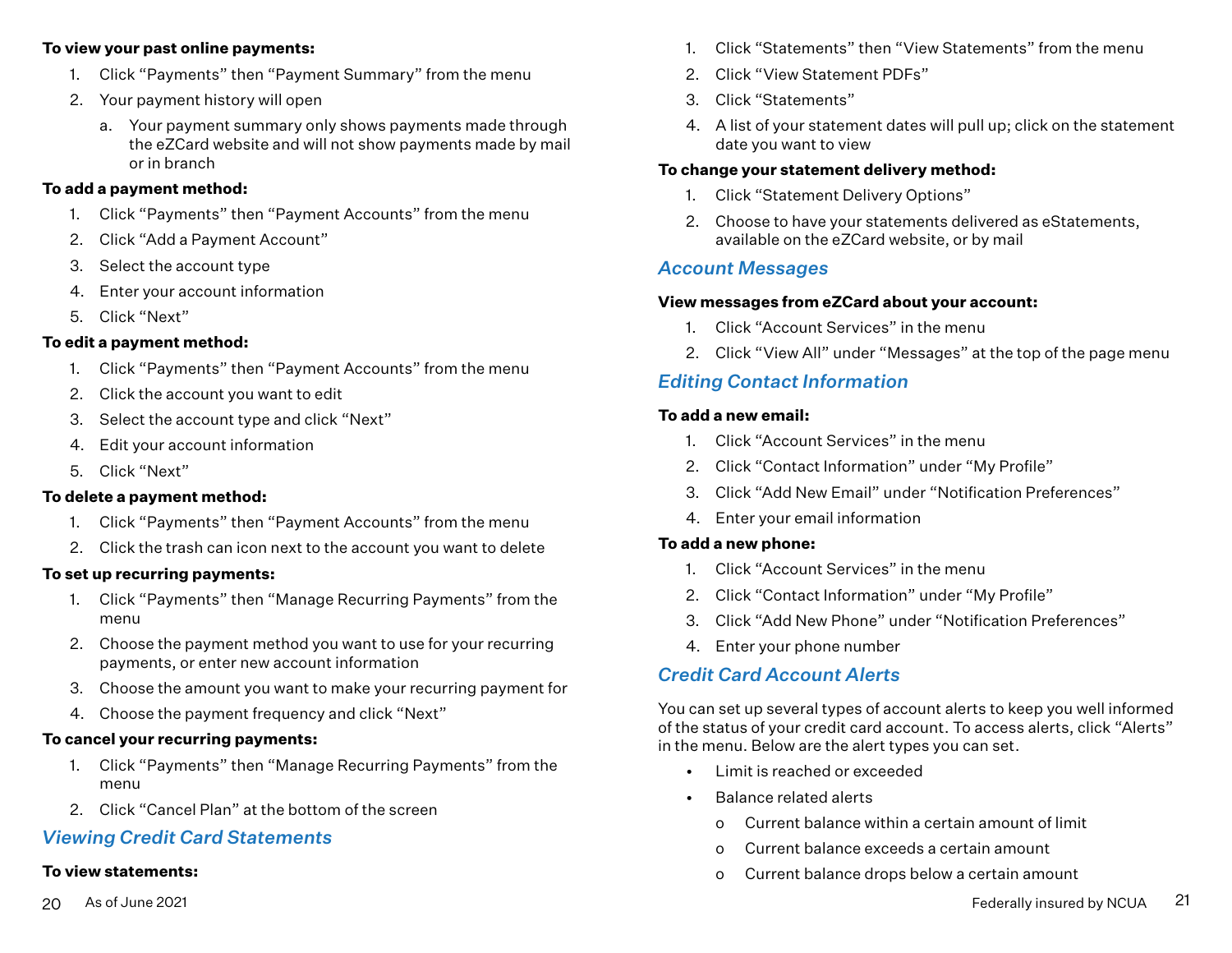- o Available credit drops below a certain amount
- **Personal**
- Transaction Alerts
	- o A credit (other than payment) posts to my account
	- o A transaction has occurred outside the country
	- o A transaction has occurred outside of this state
	- o A payment posts to my account
	- o A single transaction has occurred for a category
	- o Number of transactions exceeds
	- o A single transaction exceeds

#### **To create an alert:**

- 1. Choose the type of alert you want to create from the drop-down menu
- 2. Check the box for the alert(s) you want to create
- 3. Fill in any needed information, such as the dollar amount of a transaction
- 4. Click "Save Alert"

## **Bill Pay**

Bill Pay makes paying your bills on time easy by allowing you to set up automatic payments directly from your account.

To access Bill Pay, click "Transactions" then "Bill Payment" in the online banking menu.

## *Enrolling in Bill Pay*

- 1. From the Bill Payment page, read the disclosures and click "I Accept" at the bottom of the page
- 2. Select the account you would like to enroll in Bill Pay, then click "Enroll in Bill Pay"
	- a. Note: only checking accounts are eligible for Bill Pay
- 3. A box that says, "Enrollment successful. You have successfully enrolled in Bill Pay" will pop up; click "Continue to Bill Pay"
- 4. Set your security question and answer, then click "Accept & Submit"

## *Adding Your First Payee*

You can set up Bill Pay to make payments to a company or to an

individual.

#### **To add a company as a payee:**

- 1. Select "Pay a company"
- 2. Search for the company name using the search box, or select the company from the list of commonly selected companies
- 3. Insert your account number with the company you selected for example, your Alabama Power account number
- 4. Insert the payee's ZIP code
- 5. Click "Next"
- 6. You may be asked to provide more information about the payee; fill out any additional information requested
- 7. Confirm your information, then click "Next"

### **To add an individual as a payee:**

- 1. Select "Pay a person"
- 2. Select your payment type
- 3. Click "Next"
- 4. Fill out the payee's contact information
- 5. Insert the payee's account number
- 6. Insert the payee's account routing number
- 7. Select the payee's account type
- 8. Add a nickname for your payee
- 9. Select the account you want to make the payments from
- 10. If you want, add a category for your payment using the "Category' section
- 11. Click "Next"
- 12. Select your one-time activation code method, then submit your activation code

## *Adding, Editing, and Deleting Payees*

After enrolling in Bill Pay and setting up your first payee, you can add additional payees, edit, and delete payees from the Bill Pay page.

#### **To add a payee:**

- 1. From the Bill Pay page, click "Options" at the top right of the page
- 2. Click "Add payee"
- 3. Type the payee's name in the "Name" field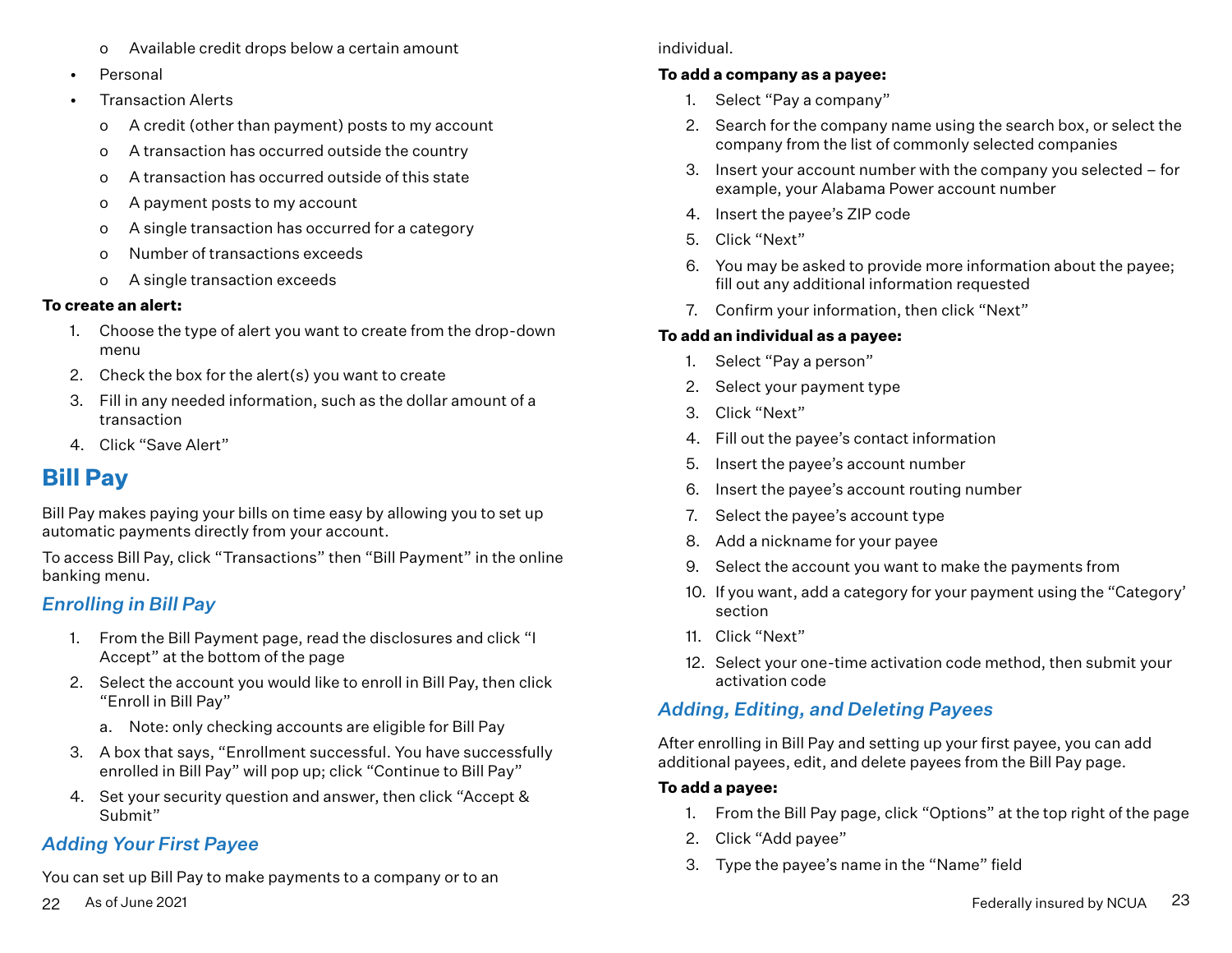- 4. Select the payee type
- 5. Add a nickname for the payee, if you would like
- 6. Choose the payment type
- 7. Insert the payee address and phone number in their respective fields
- 8. If you know the payee account number, insert the account number in the "Enter Payee Account Number" field and confirm in the next box
- 9. Click "Preview" to review the payee information
- 10. Click "Save Payee"

#### **To edit a payee:**

- 1. From the Bill Pay page, click the options icon to the right of the payee you want to edit
- 2. Click "Edit payee"
- 3. Make your edits, then click "Preview"
- 4. Review the payee information, then click "Save Payee"

#### **To delete a payee:**

- 1. From the Bill Pay page, click the options icon to the right of the payee you want to delete
- 2. Click "Delete payee"
- 3. Click "Delete" in the confirmation box

#### *Setting Up a Bill Payment*

#### **To set up a one-time bill payment:**

- 1. From the Bill Pay page, click on the payee you want to schedule a payment to
	- a. This will automatically open the payment window. Alternatively, you can click the options icon to the right of the payee name.
- 2. Insert the payment amount
- 3. Choose your "Pay from account"
- 4. Choose your payment delivery date
- 5. Click "Submit Payment"

#### **To set up recurring bill payments:**

- 1. From the Bill Pay page, click "Options" at the top right of the page
- 2. Click "Visit Bill Pay Site"
- a. If this is your first time visiting the Bill Pay site after setting up Bill Pay, you may need to answer some security questions
- 3. Click on the payee you want to schedule recurring payments to
- 4. Click "Pay Recurring"
- 5. Fill out the payee address this should automatically populate from the information to submit earlier
- 6. Choose the account you want to make the payments from
- 7. Choose the amount for your recurring payments
- 8. Choose the frequency of your payments
- 9. Choose the date(s) for the payments to be sent
- 10. Select the start date for your recurring payments
- 11. If you want to select an end date, select "Yes" under "Will this payment series end?"
	- a. Select the date for your last recurring bill payment
	- b. Alternatively, you can choose for the payments to end after your total payments have reached a set total
- 12. Add a memo we suggest including your name and the purpose of the payment, including your account number with the payee if applicable
- 13. Click "Submit"

#### **To set up a bill payment from your dashboard:**

- 1. Click the "Pay a Bill" icon at the top of your dashboard
- 2. Follow the steps above to either make a one-time bill payment or a recurring payment

### *Editing and Cancelling Recurring Bill Payments*

#### **To edit your recurring bill payments:**

- 1. From the Bill Pay page, click "Options" at the top right of the page
- 2. Click "Visit Bill Pay Site"
- 3. Click on the payee you want to edit the payments for
- 4. Click "Edit recurring"
- 5. You can choose to skip a single payment, edit a single payment, or edit all of your future payments
	- a. If you are skipping a payment, select the payment you want to skip
	- b. If you are editing a single payment, select the payment you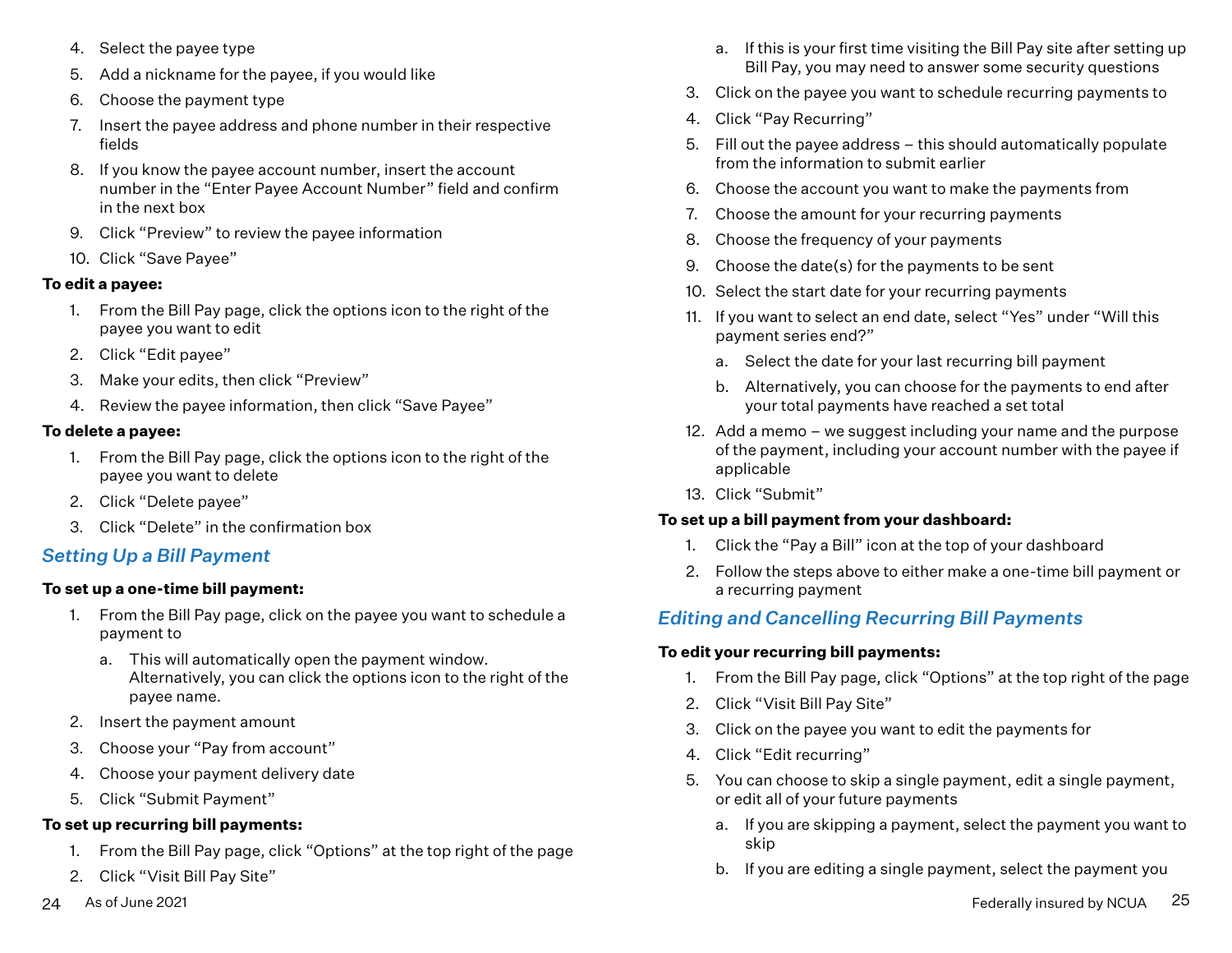want to edit and click "Continue"

- i. Make your edits, then click "Submit"
- c. If you want to edit all of your future payments, select "Edit entire series" and click "Continue"
	- i. Make your edits, then click "Submit"

#### **To cancel all of your recurring bill payments to a payee:**

- 1. From the Bill Pay page, click "Options" at the top right of the page
- 2. Click "Visit Bill Pay Site"
- 3. Click on the payee you want to edit the payments for
- 4. Click "Edit recurring"
- 5. Select "Edit entire series"
- 6. Scroll to the bottom of the page and select "I would like to stop this payment"
	- a. Choose to stop the payment immediately or after the next payment processes
- 7. Click "Submit"

## **External Accounts**

Linking and adding your external accounts to online banking enables you to manage your accounts from one app.

- Linking your external account allows you to view your account balance and account transactions from your dashboard. Your account will also be added to financial tools to give a better overall picture of your finances.
- Adding your external account allows you to view your account balance and account transactions, make transfers across your external accounts and your Alabama ONE accounts, and will be linked to financial tools.

You can identify your AOCU accounts by locating the "AOC" icon next to the account name.



External accounts will have the logo of the other financial institution before the account name.



## *Linking External Accounts*

#### **To link an external account:**

1. Click the "Link Account" button at the top of the homepage of online banking.



- 2. Select your financial institution from the list, or type the name or website address of your financial institution into the search box
- 3. Enter your login credentials for your external account
- 4. Choose how to receive your secure access code
- 5. Enter your code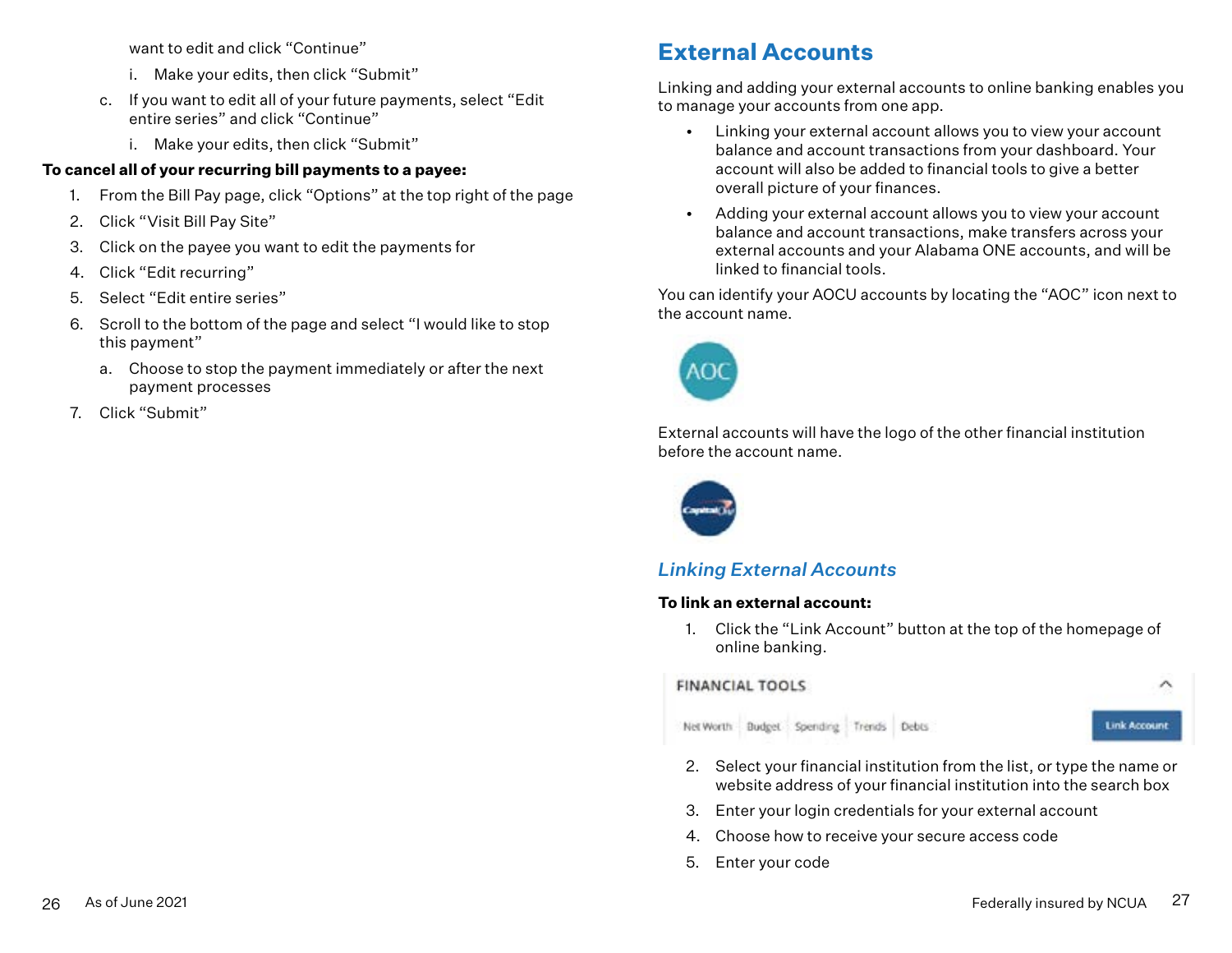- 6. Your accounts at the financial institution will appear; choose which accounts you want to include in your online banking dashboard, then click "Continue"
- 7. Click "Done"
- 8. Log out of online banking, then sign in again to view your external accounts from your dashboard

#### **To update login credentials for an external account:**

- 1. Click the options icon to the right of the account
- 2. Click "Update Login"



- 3. Re-enter your User ID and password
- 4. Click "Done"

#### *Adding External Accounts*

#### **To add an external account:**

- 1. From the menu, click "Transactions" then "Add External Account"
- 2. Enter your external account number
- 3. Select the account type
- 4. Enter your external account routing number
- 5. Click "Continue"

Two small deposits will be sent to your external account in approximately 24 hours in order to verify your account.

#### **Verifying your external account:**

- 1. From the menu, click "Transactions" then "Verify External Account"
- 2. Select the external account you want to verify
- 3. Enter the amount of the two deposits that were made to your external account

4. Click "Continue"

Your verified external account will be added to your dashboard. You will be able to make transfers to and from your external account using the same steps as for your Alabama ONE accounts.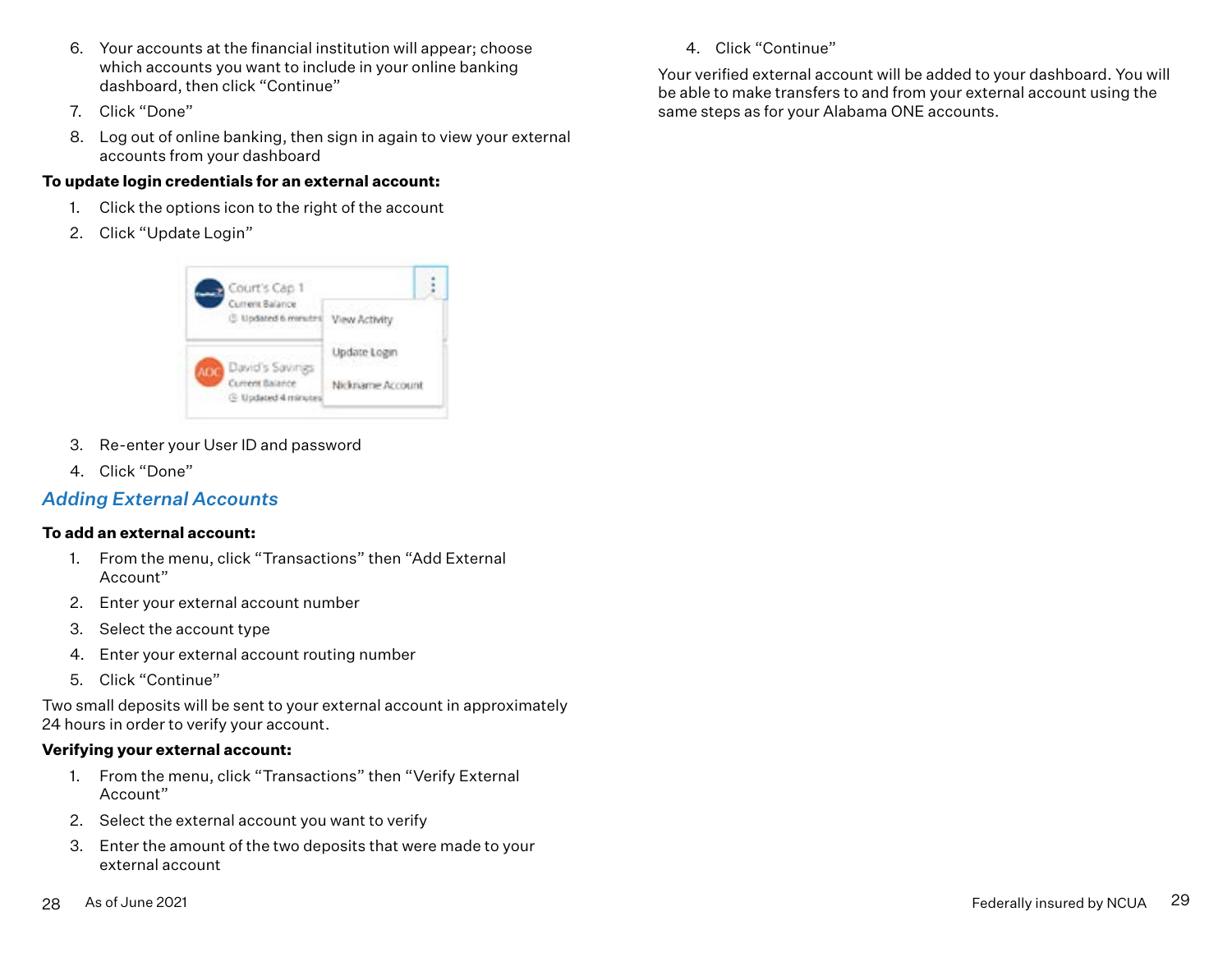## **Settings and Preferences**

### *Account Preferences*

Account Preferences allows you to see all of your accounts, even the ones you have hidden on your online banking dashboard, and make changes to how they appear in online banking.

To navigate to Account Preferences, click on "Settings" in the menu, then "Account Preferences."

#### **To nickname your accounts:**

1. From the Account Preferences page, click the account you would like to nickname and then click the pencil icon under "Online Display Name"

Details SMS/Text

#### Online Display Name

#### Reg Checking 0

2. Enter the nickname you want to give your account, then click the check mark

#### **To hide accounts from your dashboard:**

You can control which accounts show up on your online banking dashboard. If you want to hide an account from your homepage…

- 1. From the Account Preferences page, click the account you want to hide
- 2. Under "Account Visibility", click the slider to change your account visibility on your dashboard and in Financial Tools
	- a. Your account will be visible if the slider is blue and has a check mark and will be hidden if the slider is gray with an "x"
	- b. After you have hidden your account, it will appear under the "Hidden Accounts" heading towards the bottom of your Account Preferences page

#### **To reorder your accounts within their groups:**

- 1. Click the up or down arrow to the right of the account name
	- a. You can reorder and group your accounts from your dashboard (see "Grouping and Ordering Accounts"

#### *Security Preferences*

To access the features in this section, navigate to the Security

Preferences page by clicking on "Settings" then "Security Preferences" in the menu.

#### **To change your password:**

- 1. From the Security Preferences page, click "Change Password"
- 2. Enter your current password
- 3. Enter your new password
	- a Your password must be between 8 and 20 characters long, contain at least one number and one UPPER CASE letter, and not be identical to a previously used password
- 4. Confirm your new password
- 5. Review your changes, and then click "Change Password"

#### **To change your login (user) ID:**

- 1. Click "Change Login ID" on the Security Preferences page
- 2. Enter a new Login ID into the field
	- a. Your new User ID must be between 4 and 15 characters long
- 3. Click "Save new Login ID"

#### **To update your contact information for secure access codes:**

- 1. From the Account Preferences page, click "Secure Delivery"
- 2. To edit your current information, click the pencil icon next to the information which needs to be updated
	- a. Click the check mark to save your edits, or the "x" to cancel
	- b. To delete outdated information, click the trash can icon
- 3. To add new contact information, click either:
	- a. New Text
	- b. New Voice
	- c. New Email
- 4. After you have entered your new contact information, you will need to receive a secure access code to confirm your changes; select how you would like to receive your code
- 5. Enter your secure access code to confirm your new contact information

#### **To set a login passcode:**

- 1. From the Security Preferences page, click the switch next to "Passcode"
- 2. Click "Create Passcode" to create a passcode to use instead of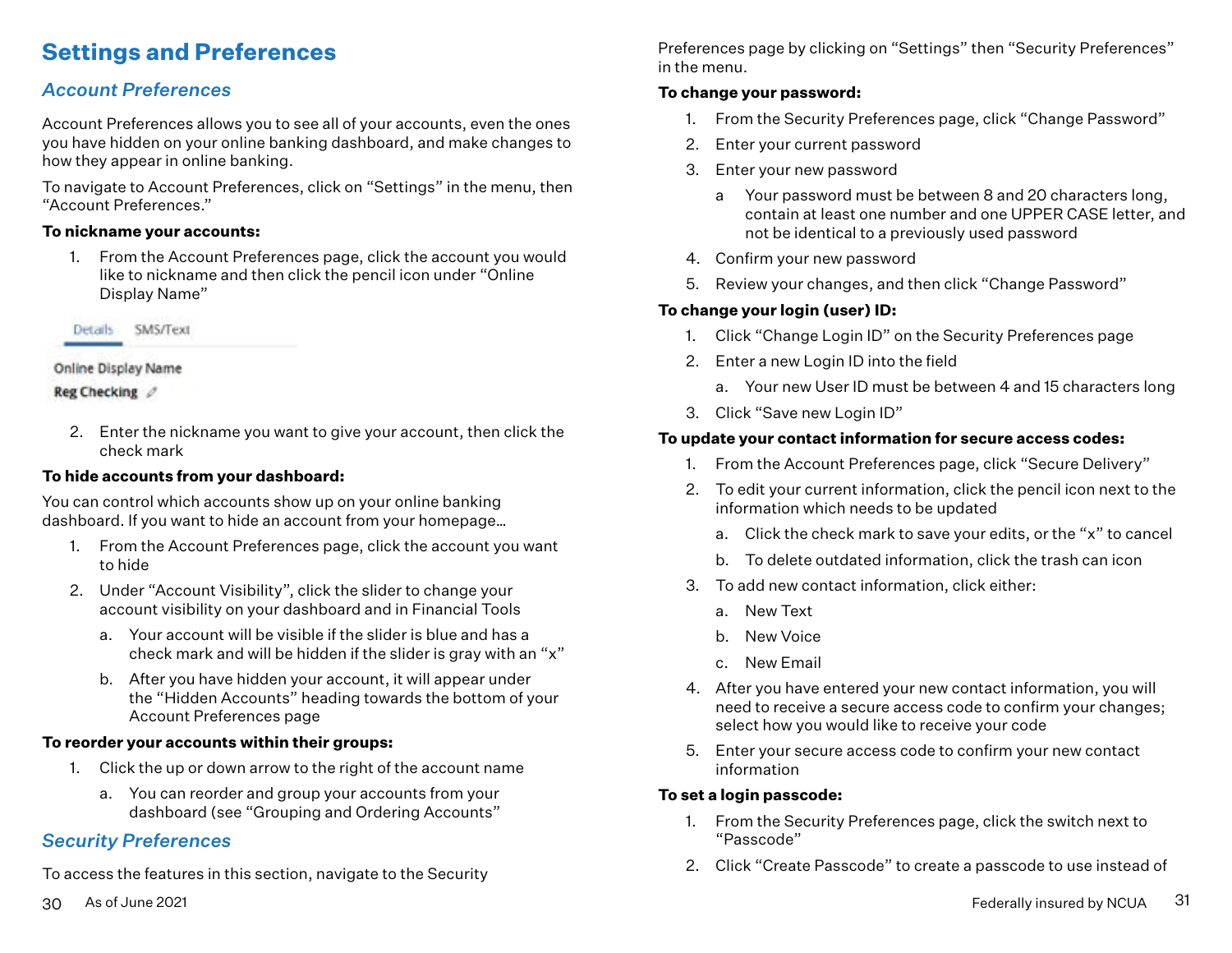your user ID and password when logging into online banking

- 3. Enter your passcode
- 4. Confirm your passcode
- 5. Enter your user ID and password to activate your login passcode
- 6. When logging in, click "Passcode" to the bottom right of the login box to use your passcode

## **Alerts**

Alerts warn you about the status of each of your accounts and notify you when transactions occur. Some alerts are automatically generated by the system, such as security alerts, but some alerts you can create and customize yourself.

When you create an alert for your accounts, you specify the conditions that trigger the alert, as well as the way you want to be notified. Alert conditions vary depending on the alert type.

To access your alert settings, click "Settings" then "Alerts" in the menu.

#### *Security Alerts*

Security alerts notify you when a security setting (i.e. your password was changed) or an account setting (i.e. an external account has been added to online banking) has changed.

There are several different preset security alerts you can choose to activate. Some alerts, such as "Alert me when my password is changed", are always active. Your alert is active if the slider is blue and has a check mark, and is inactive if the slider is gray with an "x"

#### *Account Alerts*

Account alerts notify you when the balance in one of your accounts drops below or rises above a specific threshold.

#### **To create a new account alert:**

- 1. From the Alerts page, click the "New Alert" button in the top right of the screen
- 2. Select "Account Alert"
- 3. Select which account you would like to set the alert for
- 4. In the "Account balance type" field, select "Current Balance" or "Available Balance"
	- a The current balance will tell you the current balance of your account without accounting for pending transactions
	- b The available balance will tell you the balance of your account while accounting for pending transactions
- 5. Select "more than", "less than" or "exactly"

| More Than | Less Than | <b>Exactly</b> |                                                                                                                                                                                                                                                  |
|-----------|-----------|----------------|--------------------------------------------------------------------------------------------------------------------------------------------------------------------------------------------------------------------------------------------------|
|           |           |                |                                                                                                                                                                                                                                                  |
| ÷         |           |                | \$100.00<br><b>The Contract of the Contract of the Contract of the Contract of the Contract of the Contract of the Contract of the Contract of the Contract of the Contract of the Contract of the Contract of the Contract of the Contract </b> |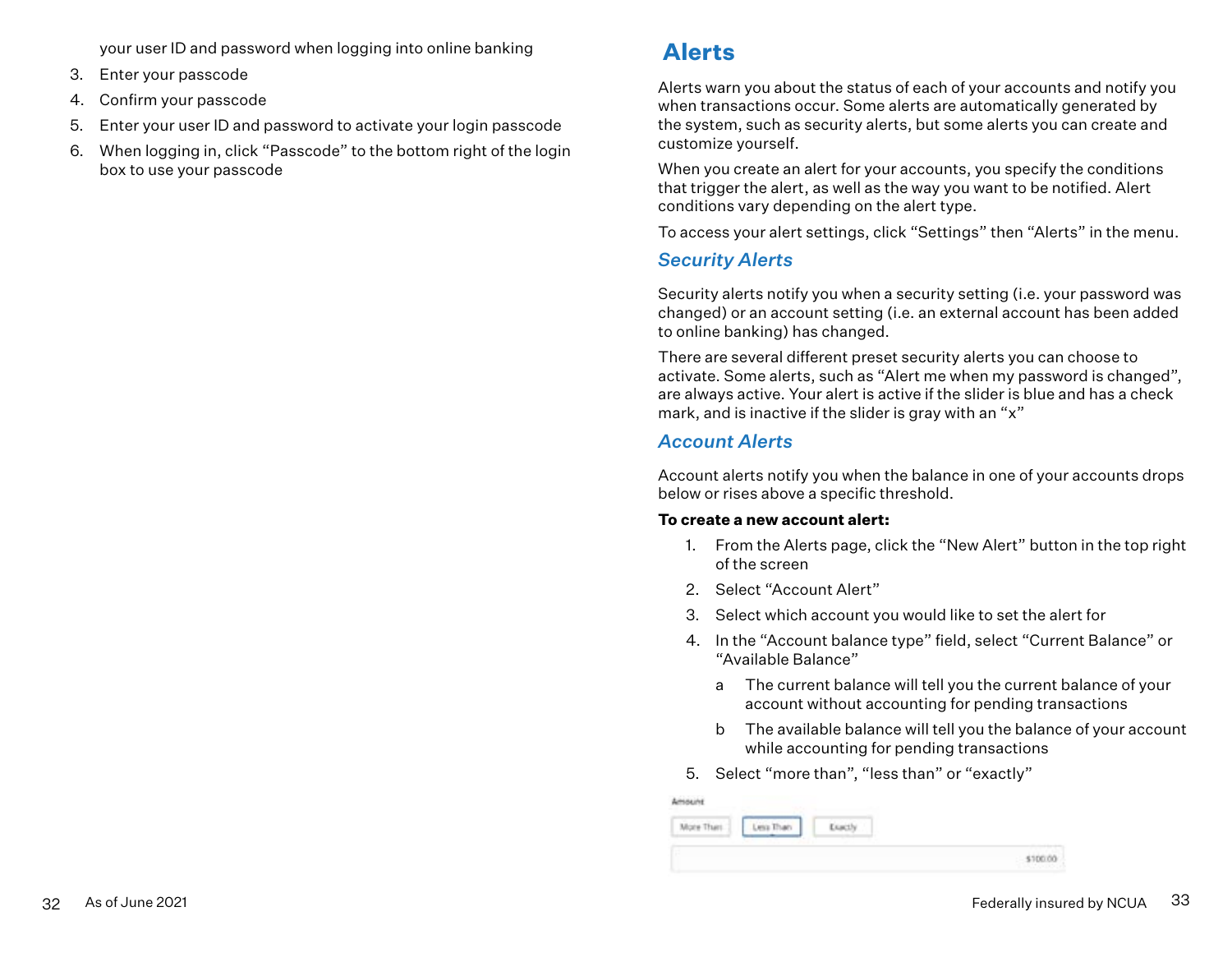- a Select "more than" if you want to know when your balance is above a certain threshold, "less than" if you would like to be notified when your balance drops below a certain threshold, or "exactly" when you want to be notified when your balance is an exact amount
- 6. Enter your threshold amount
- 7. Select how you would like to receive your account alert and enter your contact information

Alert Delivery Method



- a If you select to be notified via text message, you will need to agree to the SMS terms and conditions.
- 8. Click "Create Alert"

#### *History Alerts*

History alerts notify you when a debit transaction or credit transaction is more than, less than or an exact amount you specify, when a specific check number posts, or when a transaction description matches text that you specify.

#### **To set up a history alert:**

- 1. From the Alerts page, click the "New Alert" button in the top right of the screen
- 2. Select "History Alert"
- 3. Select "Debit Transaction", "Credit Transaction", "Check Number", or "Description"

**Transaction Type** 



4. Follow steps 3 – 7 above to finish setting up your alert

#### *Online Transaction Alert*

Online transaction alerts notify you on the status of a check reorder, external transfer, funds transfer, or stop payment.

#### **To set up a new online transaction alert:**

- 1. From the Alerts page, click the "New Alert" button in the top right of the screen
- 2. Select "Online Transaction Alert"
- 3. Select the type of alert you want to setup using the dropdown in the "Transaction" field
- 4. Select the account you would like to set the alert for

| 120120-004 | <b>BUSING COUNTY</b><br><b>CHAIR AREE</b> |
|------------|-------------------------------------------|

- 5. Choose the status you want to be alerted for
- 6. Select how you would like to receive your account alert and enter your contact information
- 7. Click the "Create Alert" button to create your alert

#### *Reminders*

Finally, you can set reminders through online banking for a variety of life events. For example, this tool is useful for reminding you to inform Alabama ONE about your vacation plans, so your account can be marked for travel.

#### **To set up a new reminder:**

- 1. From the Alerts page, click the "New Alert" button in the top right of the screen
- 2. Select "Reminder"
- 3. Choose your reminder type in the "Event" dropdown
- 4. Select a date
	- a If you want to set up a recurring reminder for each year, check the "Recurs Every Year" box
- 5. Use the "Message" field to write out your reminder message
- 6. Select how you would like to receive your reminder and enter your contact information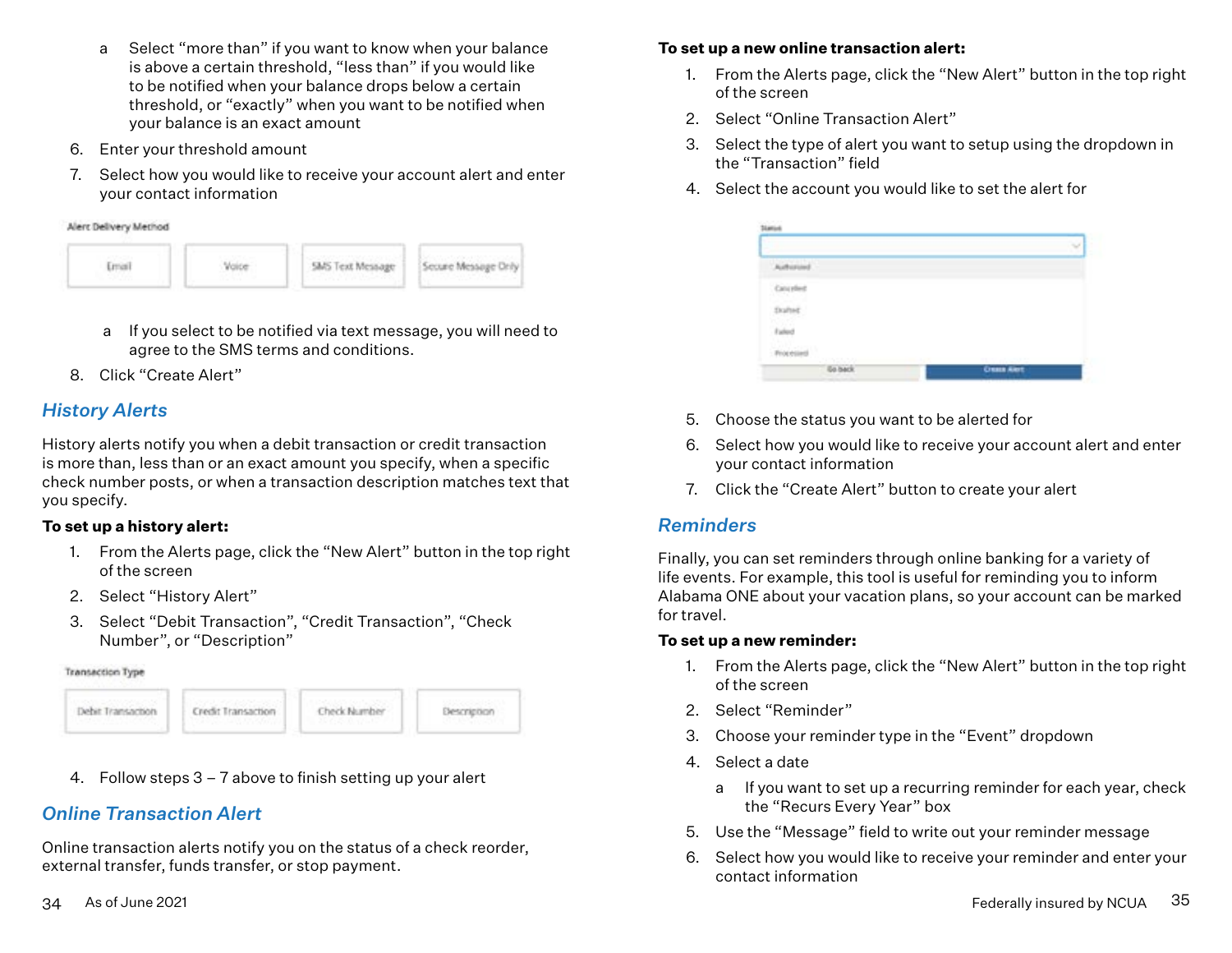7. Click the "Create Alert" button to create your reminder

#### *Edit & Turn Off Alerts*

#### **To edit an existing alert:**

1. Click the down arrow next to the alert type you would like to edit.

| ACCOUNT ALERTS (2)                    | ×.                       |
|---------------------------------------|--------------------------|
| HISTORY ALERTS (T)<br><b>ARACTERS</b> | ν                        |
| <b>ONLINE TRANSACTION ALERTS (1)</b>  |                          |
| REMINDERS (1)                         | $\overline{\phantom{a}}$ |

- 2. Click "Edit" next to the specific alert you want to edit
- 3. To make changes to the criteria, click on the specific criteria under the "Edit Account Alert" heading
- 4. Click "Save"

#### **To turn off an alert:**

- 1. Click the drop-down arrow next to the type of alert you would like to edit
- 2. Click the slider to either turn on or off the alert
	- a. Your alert is active if the slider is blue and has a check mark, and is inactive if the slider is gray with an "x"
- 3. You will need to receive a secure access code to turn off your alerts; choose how you would like to receive your code and type the code in the box
- 4. Click "Verify"

## **Sending Alabama ONE Messages**

#### *Send a Message*

#### **To send a message about your account as a whole from the Messages page:**

- 1. From the menu, click "Messages"
- 2. Click the blue pencil icon
- 3. Use the form to type your message to Alabama ONE
- 4. If you want, you can attach a file to help explain your needs using the "Attach a file" link
- 5. Click "Send Message"

#### **To send a message about your account as a whole from your dashboard:**

- 1. Click on the account you have a question about.
- 2. Click the Options icon  $\pm$  from the account details page, then "Ask a question"

| W/FT (G), Funds Transfer |  |
|--------------------------|--|

3. Follow steps 3 – 5 above to send your message

#### *Send a Message about a Transaction*

#### **To send a message about a specific transaction:**

- 1. Click the account you have a question about from your dashboard
- 2. From the account details page, click on the options icon to the right of the transaction you have a question about
- 3. Click "Ask a question"

|                                   | Funda fransfer |              |  |
|-----------------------------------|----------------|--------------|--|
|                                   |                | m            |  |
| ma                                |                | in in        |  |
|                                   |                |              |  |
| <b>LATIQUE</b>                    |                | Scott to ser |  |
| x<br><b>Frank: Transfer</b><br>a. |                |              |  |
| Numerous Presidents               |                |              |  |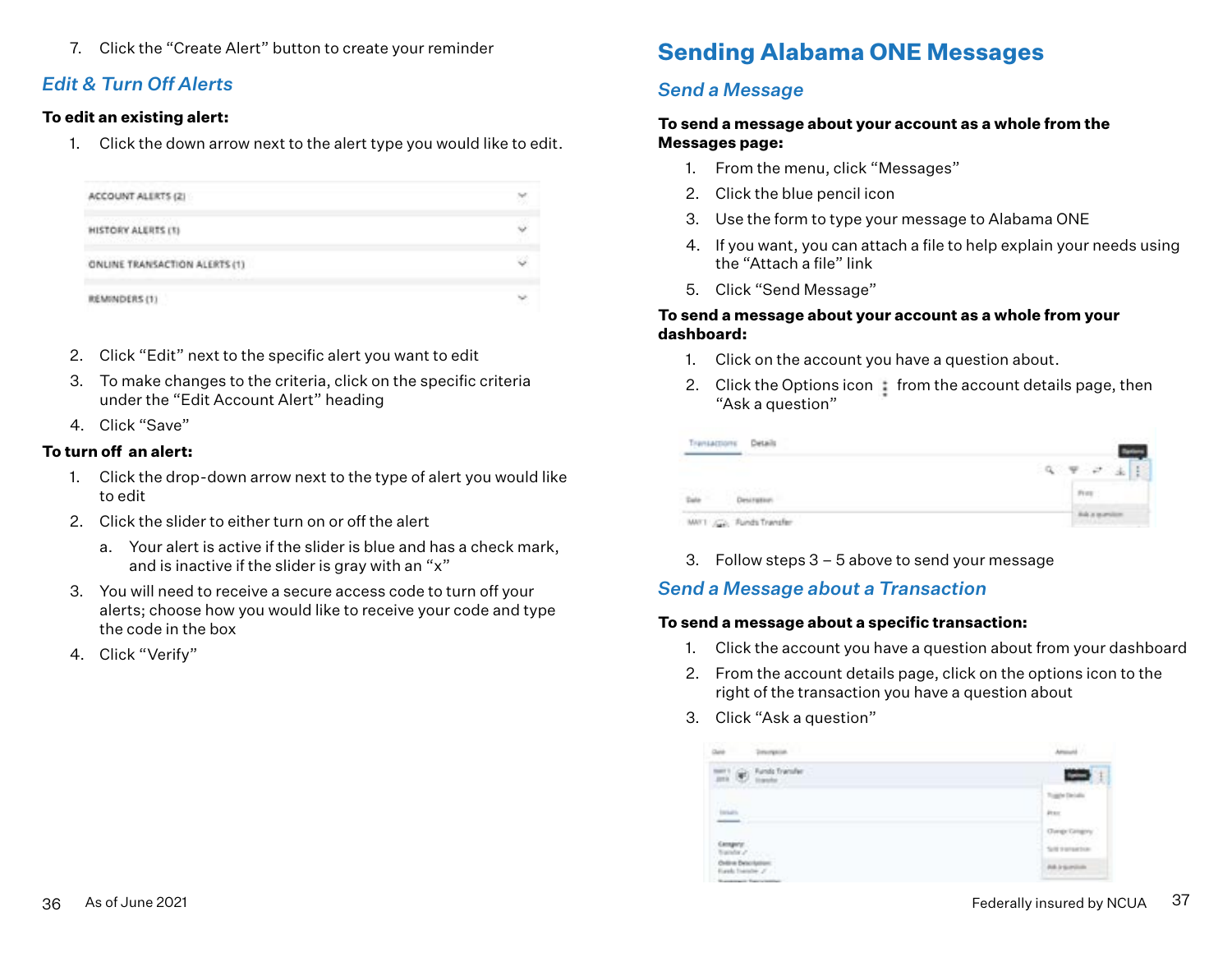4. Follow steps 3 - 5 above to send your message

#### *Checking Your Messages*

- 1. From the menu, click "Messages"
- 2. Your messages inbox will show
- 3. To send a reply, click the message you want to respond to, then the "reply" icon
	- ⇘
- 4. Type your message, attach any supporting files, and click "Send message"

## **Financial Tools**

Online banking provides you with money management widgets aimed to help you budget and save better. You can find your money management widgets at the top of your dashboard.

Financial Tools has five widgets: the net worth widget, the budget widget, the spending widget, the trends widget, and the debts widget.

- A. **The net worth widget** allows you to see the total value of all your Alabama ONE and external linked accounts, showing your net worth over time.
- B. **The budget widget** helps you set budgets for each spending category as well as track your spending in those categories each month. The first time you use the budget widget you have the option to start from scratch or have your budget auto-generated based on your spending.
- C. **The spending widget** allows you to see a visual representation of how you are spending your money over time.
- D. **The trends widget** builds on your spending analysis in the spending widget to help you track spending over time as compared to your income.
- E. **The debts widget** allows you to see all of your debt accounts (like loans) in one place and calculate how making additional payments, or paying off your debt completely, could affect your total debt over time.

### *The Budget Widget*

The first time you use the budget widget you have the option to start from scratch or have your budget auto-generated based on your spending. We suggest that you elect to auto-generate your budget, as the system will create a budget for you based on your spending history. Keep in mind, you can make changes to your budget at any time.

#### **To auto-generate your budget:**

- 1. From your dashboard, click "Financial Tools"
- 2. Click "Budget"
- 3. Choose "Auto-generate Budget" to have your budget auto generate from your spending habits

#### **To build your own budget:**

- 1. From your dashboard, click "Financial Tools"
- 2. Click "Budget"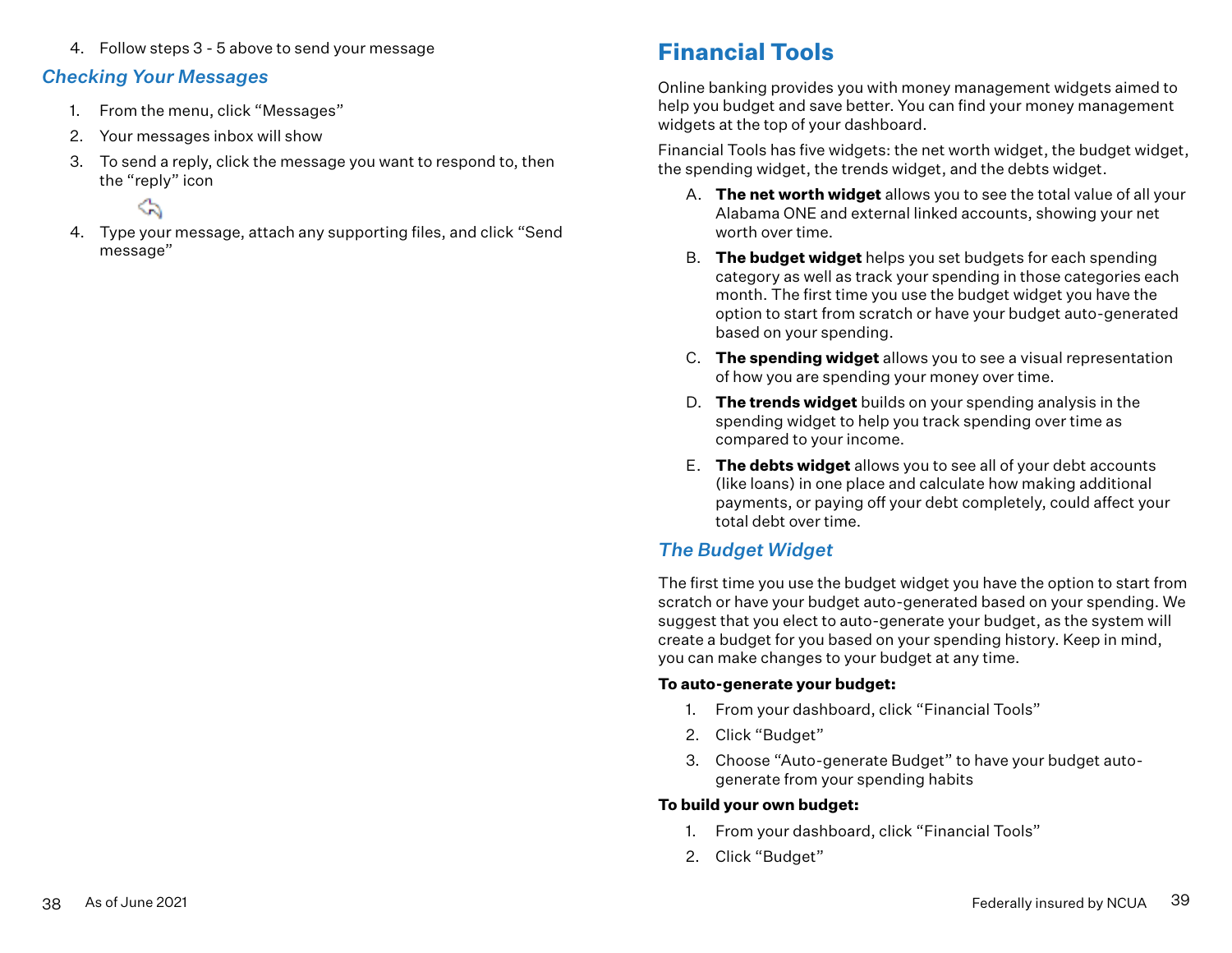- 3. Choose "Start From Scratch"
- 4. Click the "+" next to each budget category to enter your monthly budget, then click "Save"

| & Littleton                               |           |
|-------------------------------------------|-----------|
| <b>Business Services</b><br>n.<br>$-8.07$ | <b>AP</b> |
| 50 <sub>2</sub>                           |           |
|                                           |           |

- a. If you choose to instead auto-generate your budget, scroll to the bottom of the page and click "Recalculate Budget"
- 5. Click the arrow at the top left of the screen to save your budget and exit

#### **To add a budget category:**

- 1. Click the "+" in the right top corner
- 2. Click the "+" next to the budget category you want to add
- 3. Enter your budget, then click "Save"
- 4. Click the arrow at the top left of the screen to save your budget and exit

#### **To edit a budget category:**

- 1. Click the budget you want to edit
- 2. Click "Edit Budget"
- 3. Enter your new budget amount and click "Save"

#### **To add a subitem to a budget category:**

- 1. Click the budget you want to edit
- 2. Click "Add New Sub-Budget"
- 3. Choose the subcategory you want to add, or make your own by clicking "Add a Sub-Category" a the bottom of the list
- 4. Enter the sub-budget amount, then click "Save"

#### **To delete a budget item:**

- 1. Click the budget you want to edit
- 2. Click "Edit Budget"
- 3. Click "Delete Budget"
- After you have created your budget, or requested that your budget be

auto-generated, your budget categories will appear in bubble form. The bubbles help you see both the health of your finances, as well as how close you are to reaching your budget limits.

You will notice that there are three colors of bubbles. A green bubble indicates that less than 80% of the budget for that category has been spent, a yellow bubble indicates that more than 80% of the budget for that category has been spent, and a red bubble indicates that more than 100 percent of the budget for that category has been spent.



#### **To switch from bubble view to list view:**

1. Click the list icon to the bottom right of the bubbles

#### **To view transactions within a budget category:**



1. Click the budget category you want to view transactions for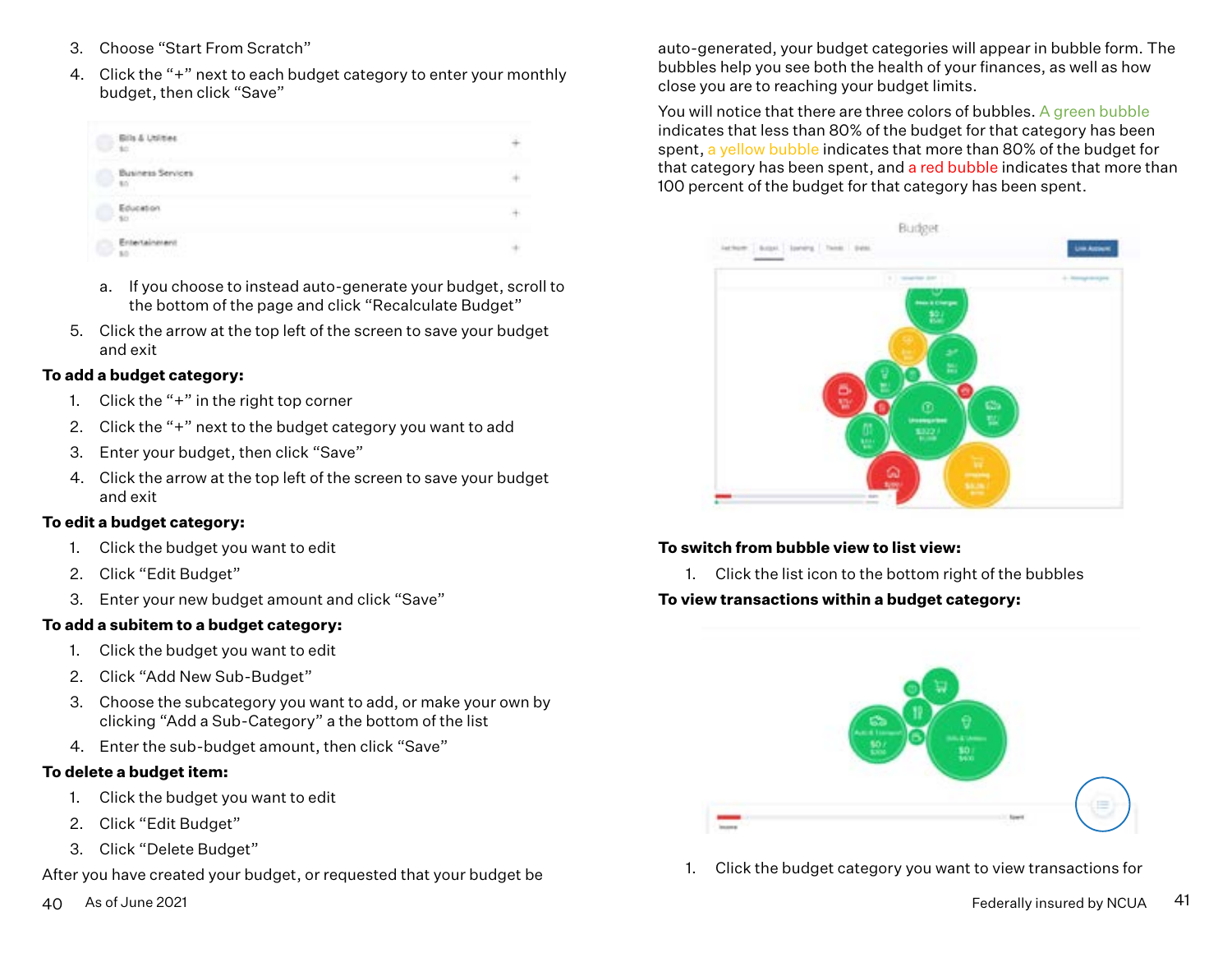2. Click "Transactions"

#### **To change the category of a transaction:**

- 1. From the transactions within the budget category, click the transaction you want to change the category for
- 2. Click "Category"
- 3. Select the new category for the transaction

Changing the category of a transaction will also change the category of the transaction across online banking.

#### **To add a memo to a transaction:**

- 1. From the transactions within the budget category, click the transaction you want to add a memo to
- 2. Click "Add a memo"
- 3. Type your memo

Adding a memo to a transaction will also add the memo to the transaction across online banking.

## *The Net Worth Widget*

The net worth widget will allow you to see the total value of all internally held and linked accounts by showing your net worth over time. You can adjust the time to view by six months, nine months, or one year.

The net worth widget is not available through the Alabama ONE e-ONE mobile app.



#### **To view your current assets and liabilities:**

1. Click "View Assets and Liabilities" to the right of the chart

#### **To view your net gains and losses:**

- 1. Click the month you want to view your net gains and losses for on the right side of the chart
	- a. Alternatively, click a point on the chart to view your net gains and losses for that month
- 2. Click on an account to view the account transactions for that month

#### **To change the time frame of your chart:**

1. Above the chart, select "6M" for a six month view, 9M for a nine month view, or 1Y for a one year view

#### **To view your net worth in a specific account:**

- 1. Click "Filter Accounts" to the upper left of the chart
- 2. Choose the accounts you want to include in the analysis
- 3. Click "Apply"

## *The Spending Widget*

The spending widget will allow you to see a visual representation of how you are spending your money over a period of time. You can switch between viewing your spending graph and your income graph by selecting "Spending" or "Income" to the right of the spending graph.

#### **To change the timeframe of your spending graph:**

- 1. Click the date range above the graph
- 2. Insert the time frame or select on of the range options
- 3. Click "Apply"

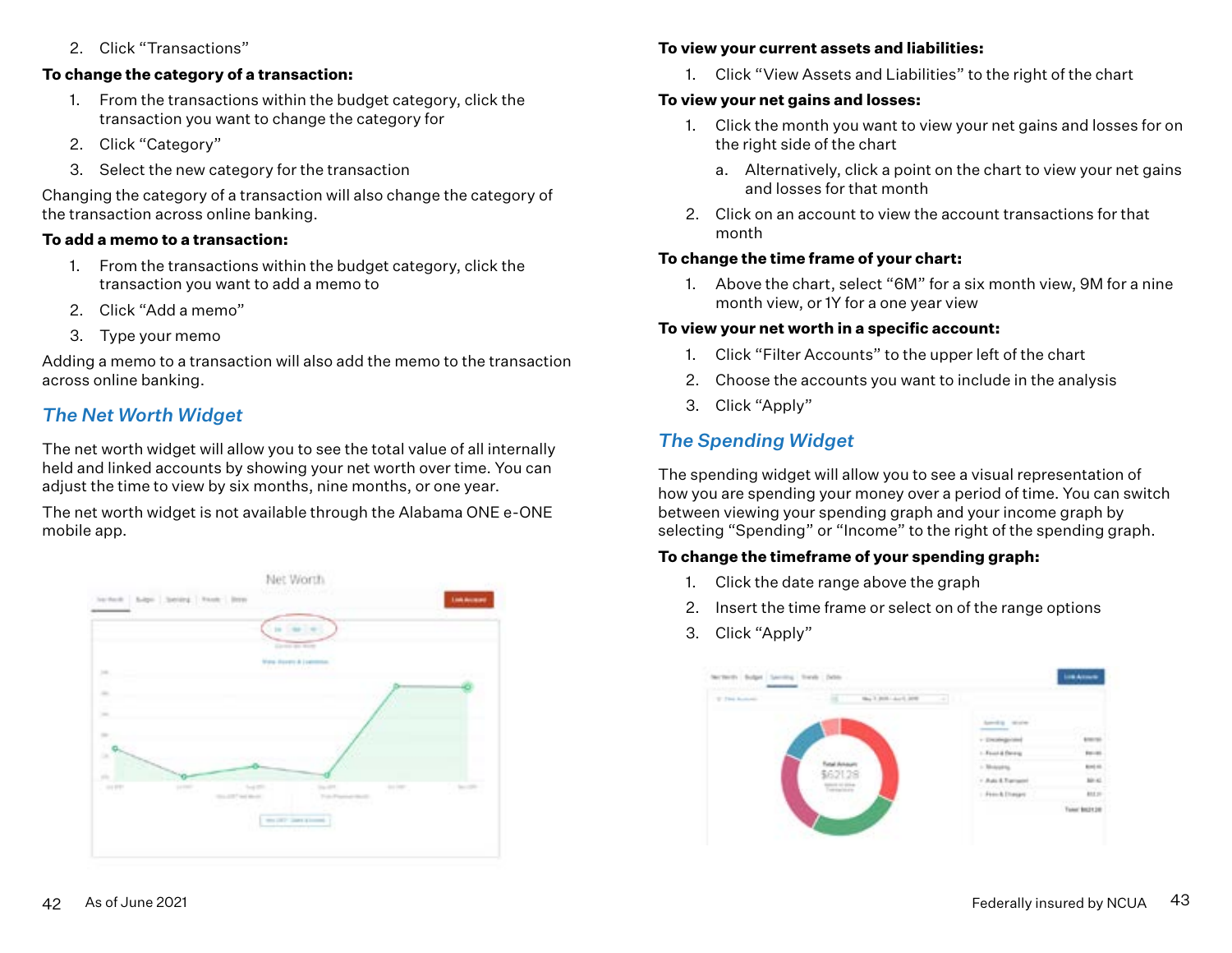#### **To view spending category details:**

- 1. Click on the category you want to view details for in the graph
	- a. Alternatively, click on the category in the list to the right of the graph
- 2. Click "Select to View Transactions" in the center of the graph

#### **To change a transaction category:**

- 1. Follow steps 1 2 above
- 2. Click on the transaction you want to change the category for
- 3. Click on the category
- 4. Choose the new category

Changing the category of a transaction will also change the category of the transaction across online banking.

#### **Add a memo to a transaction:**

- 1. Follow step 1 above
- 2. Click on the transaction you want to add a memo to
- 3. Click "Add a memo"

Adding a memo to a transaction will also add the memo to the transaction across online banking.

#### **To view your spending and income in a specific account:**

- 1. Click "Filter Accounts" to the upper left of the graph
- 2. Choose the accounts you want to include in the analysis
- 3. Click "Apply"

## *The Trends Widget*

The trends widget builds even further on your budgeting categories by helping you track your spending over time as compared to your income. It shows your spending history by category along with a dark green line that correlates to your income. This widget will help you quickly determine if you are spending more than you are making.

The trends widget is not available on the Alabama ONE e-ONE mobile app.

#### **To view your spending in a category:**

- 1. Hover your mouse over the category in the chart to see total spending or income for the chosen time period
- 2. Click on the category, either in the chart or in the key below the chart for an expanded view

3. Click on "View Transactions" to view the transactions within the category

#### **To switch to list view:**

1. Click the list icon to the upper left of the graph

#### **To change the timeframe of your trends graph:**

- 1. Click the date range above the graph
- 2. Insert the time frame or select one of the range options
- 3. Click "Apply"

#### **To view your trends in a specific account:**

- 1. Click "Filter Accounts" to the upper left of the graph
- 2. Choose the accounts you want to include in the analysis
- 3. Click "Apply"

## *The Debt Widget*

The debt widget shows details of all of your debt (loan) accounts in online banking in one place to give you a better overview of your debt. As you link and add external accounts, they will be included in this widget.

Using this widget gives you a current view of your individual loan balances, interest rates, monthly payment amounts, and maturity dates, all shown below the chart. The chart shows your decrease in debt as you pay them off and will show the effects of different repayment strategies.

- **Fastest Payoff First** Your debts are ordered by which debt you will pay off soonest based on balance, annual percentage rate (APR), and minimum payment. Your additional amount towards your debts is applied in that order as you pay off your debts.
- **Highest Interest First** Your debts are ordered from the highest APR to the lowest APR. Your additional amount towards your debts is applied in that order as you pay off your debts.
- **Lowest Balance First**-Your debts are ordered by balance amount from lowest to highest. Your additional amount towards your debts is applied in that order as you pay off your debts.
- **Highest Balance First** Your debts are ordered by balance amount from highest to lowest. Your additional amount towards your debts is applied in that order as you pay off your debts.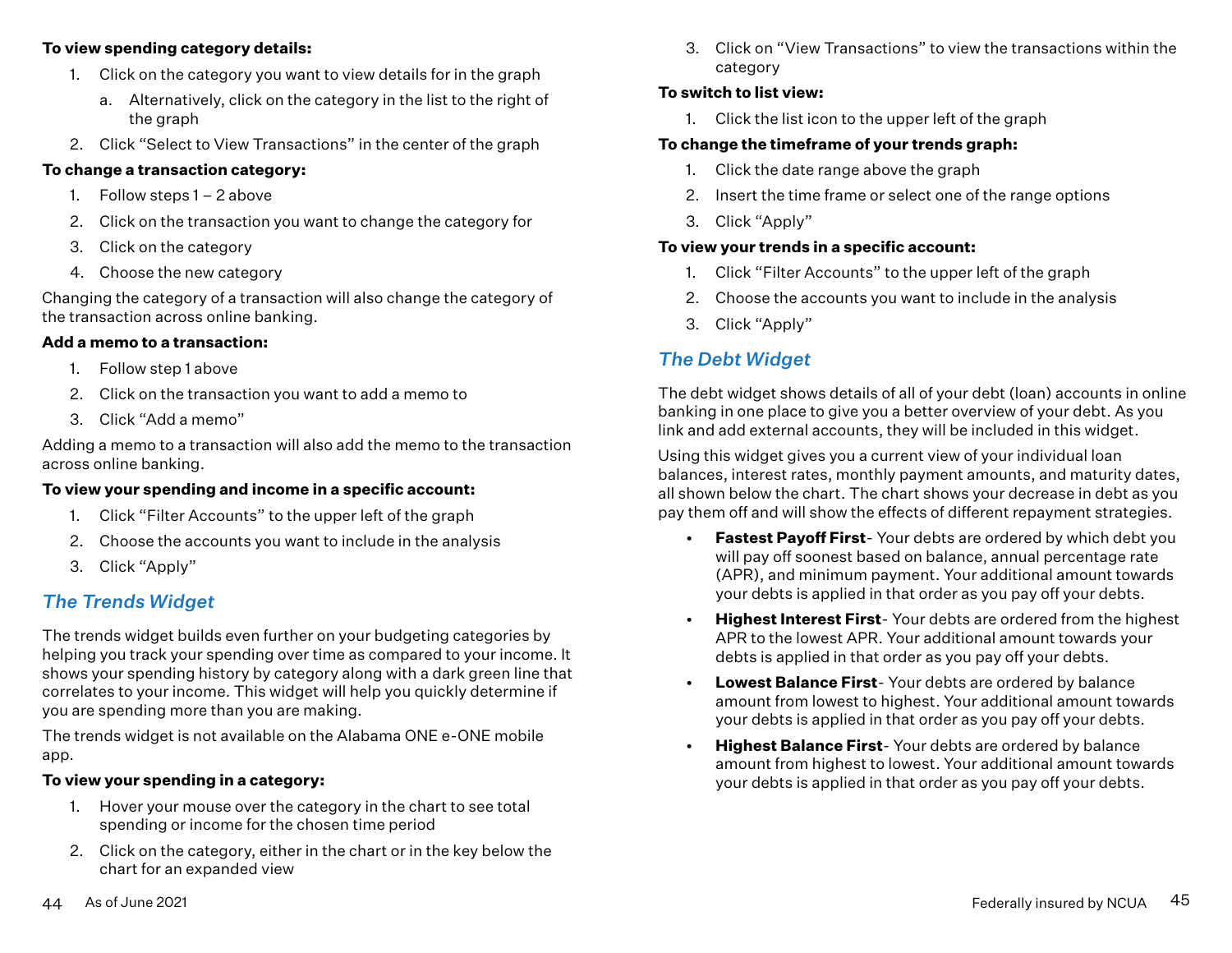

#### **To change your debt repayment strategy:**

- 1. Click the current method to the top left of the chart
- 2. Choose a new method from the drop-down menu

#### **To view details for a specific account:**

- 1. Click "Filter Accounts" above the chart
- 2. Choose the account you want to view details for

## **Other Tools**

#### *Text Banking*

Text banking is an easy tool outside of online banking that can help you on-the-go. Text banking uses a list of codes sent through text messages.

#### **To sign up for text banking:**

- 1. In online banking, go to the menu and click "Services" then "Text Banking"
- 2. Click the switch at the top of the page to turn on text banking
- 3. Enter the phone number you want to use for text banking
	- a. You will only be able to use one phone number for text banking. If you want to change your number, return to this page at any time.
- 4. Read the terms below and click "Agree to terms"
- 5. Scroll to the bottom of the page and click "Save"
- 6. From the menu, click "Settings" then "Account Preferences"
- 7. Click on the account you want to set up text banking for
- 8. Click "SMS/Text"
- 9. Click the switch to turn on text banking
- 10. You will need to set a text banking nickname for your account; under the activation switch, click the pencil icon to enter your account nickname
	- a. Your account nickname must be no longer than four characters
	- b. Please note this account nickname is different from the account nickname which will show on your dashboard in online banking
- 11. Repeat steps 6 10 for each account you want to set up text banking for

#### **To use text banking:**

- 1. Text a command to 226563
	- a. You can find this list of commands on our website at alabamaone.org/text-banking
		- i. BAL provides balances for all accounts that are enabled for text banking
		- ii. BAL "account nickname" provides the balance for the specified account
		- iii. HIST "account nickname" (i.e. HIST Chec) provides account history for the specified account
		- iv. XFER "from account nickname" "to account nickname" "amount" (i.e. XFER Chec Sav 100.00) – transfers the specified amount from the "from" account to the "to" account
		- v. LIST sends a list of text banking commands
		- vi. HELP sends a list of Alabama ONE contact information
		- vii. STOP disables text banking

#### **To disable and stop text banking:**

1. Text "STOP" to 226563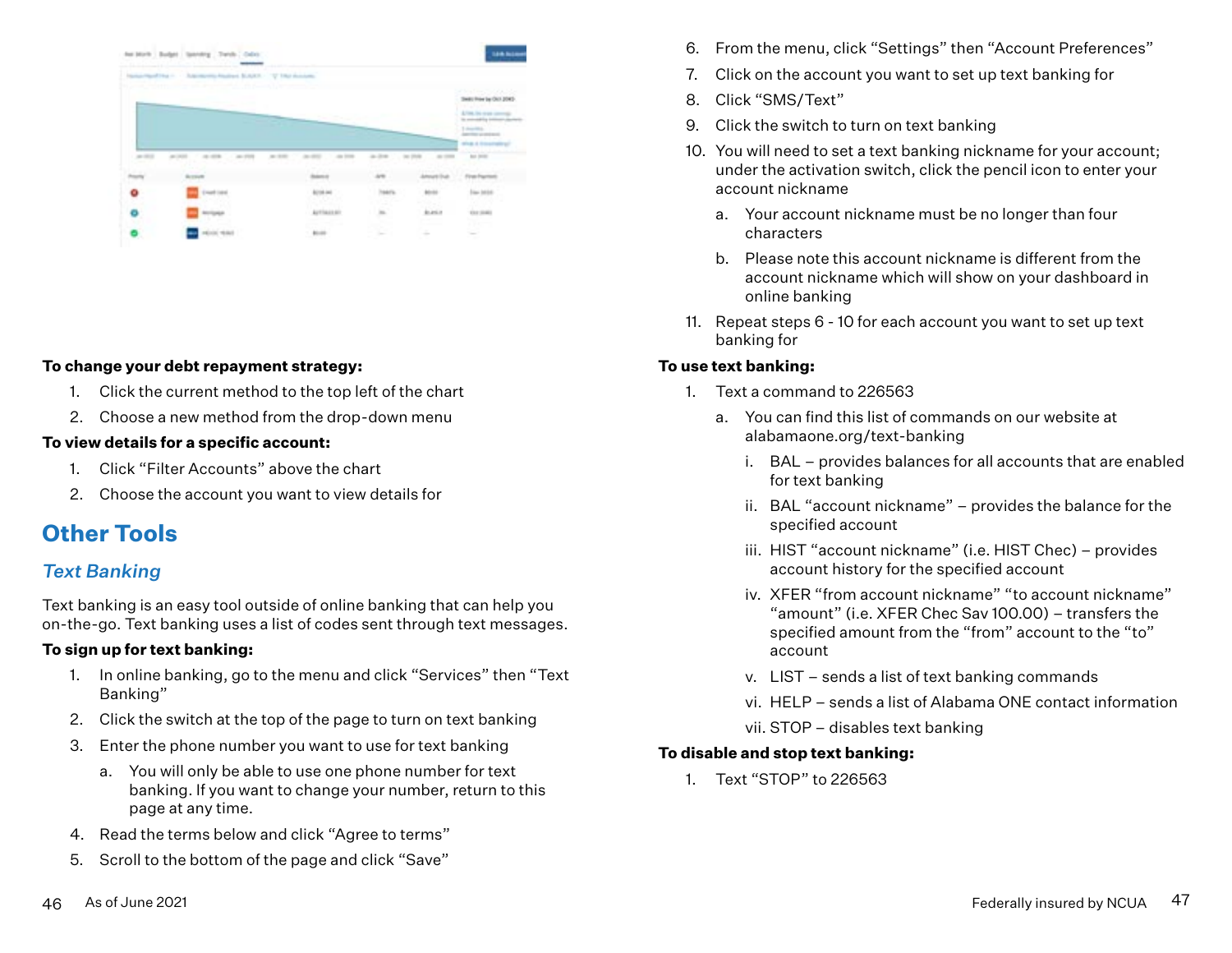### *Telephone Banking*

Telephone banking is another great on-the-go tool outside of online banking.

#### **To sign up for telephone banking:**

- 1. Call either (205) 752-1777 or (800) 478-1025
- 2. Follow the prompts to enroll in telephone banking

#### **To use telephone banking:**

- 1. Call either (205) 752-1777 or (800) 478-1025
- 2. Follow the prompts to check your balance, make transfers, or talk with our Contact Center for more help

#### *eStatements*

You can access digital versions of your statements through online banking thanks to free eStatements.

#### **Signing up for eStatements:**

- 1. From the menu, click "Services" then "eStatements"
- 2. PDF verification, to ensure you can view PDFs, will pop up; click "Get Code"
- 3. Enter the four-character code on the PDF that opens into the verification field, then click "Verify"
- 4. Check the box next to the account you want to view an eStatement for
- 5. Click "Register"
- 6. Complete a second PDF verification test by again entering the four-character code which appears on the PDF that opens into the verification field
- 7. Click "Next"
- 8. Enter your contact information and click "Next" to receive a confirmation email
- 9. Open the email sent to the address you listed in the previous step; click on the confirmation link
- 10. Choose whether you would like to be notified each time an eStatement is available to view
- 11. Click "Next"
- 12. Read and agree to the terms and conditions
- 13. Click "Finish"

#### **Viewing eStatements:**

- 1. From the menu, click "Services" then "eStatements"
- 2. Choose the account you want to view an eStatement for
- 3. A list of your eStatments will show; choose the eStatement you want to view by clicking "Account Statements" next to the corresponding date
- 4. Click "Done" to return to step 2

If you have a loan or mortgage with Alabama ONE, your account information will show on your checking and savings account statements. You will not receive a separate statement for your loan.

#### **Viewing notices:**

- 1. From the menu, click "Services" then "eStatements"
- 2. Choose the account you want to view notices for
- 3. Click "Notices" in the eStatements menu
- 4. Click on the notice to view

#### **Viewing tax forms:**

- 1. From the menu, click "Services" then "eStatements"
- 2. Choose the account you want to view tax forms for
- 3. Click "Tax Forms" in the eStatements menu
- 4. Click on the tax form to view

#### **Discontinue eStatements:**

- 1. From the menu, click "Services" then "eStatements"
- 2. Choose the account you want to discontinue eStatements for
- 3. Click "Settings" at the top of the page; in the Alabama ONE e-ONE mobile app, click "More" then "Settings"
- 4. Click "Discontinue/Resume Accounts"

#### *Reorder Checks*

- 1. From the menu, click "Services" then "Check Reorder"
- 2. Select the account you want to order checks for
- 3. Enter your routing number
- 4. Enter your account number
- 5. Enter your ZIP code
- 6. Select your account type
- 7. Click "Continue"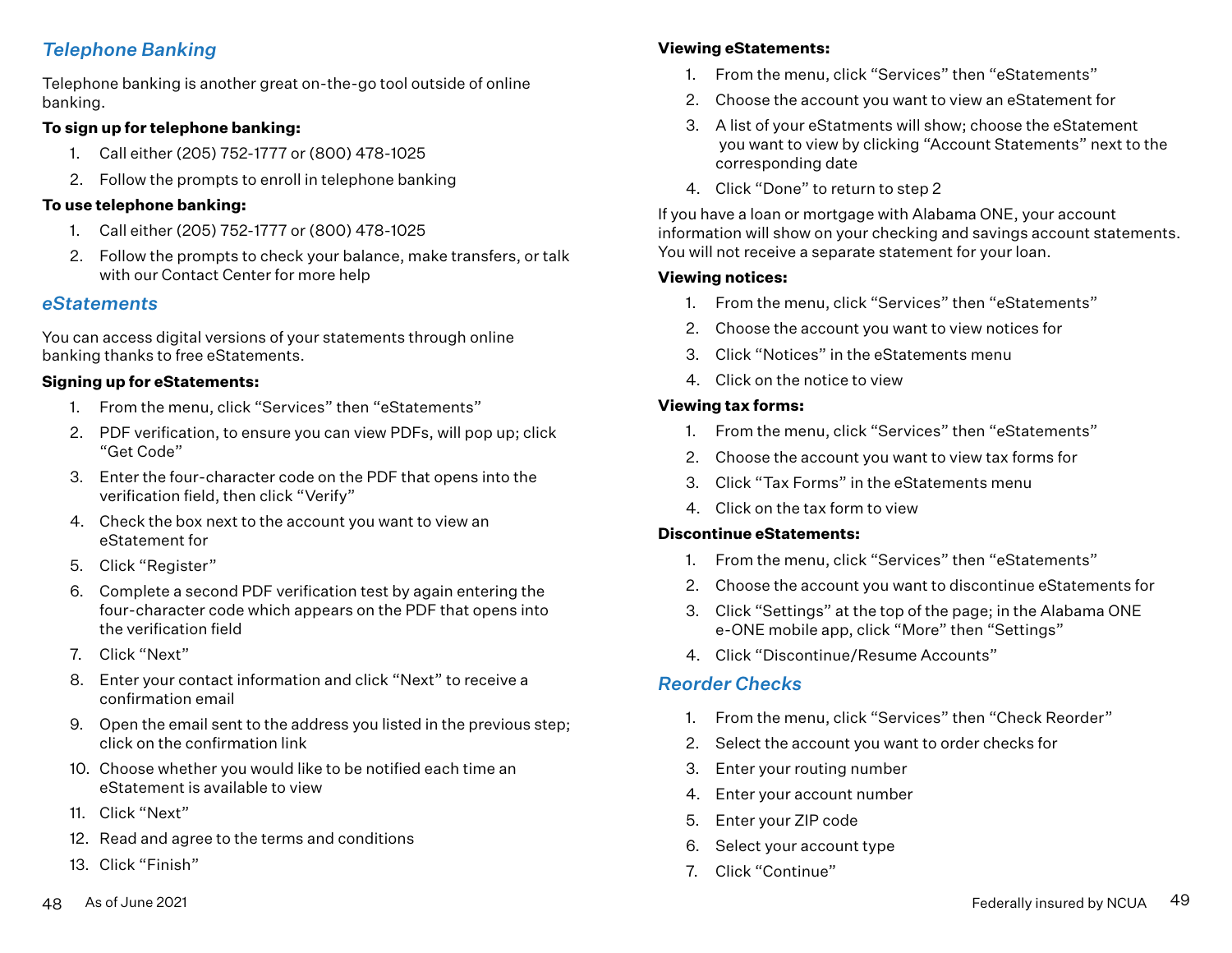8. If needed, enter your account information and proceed to shop for your checks

#### *Find an Alabama ONE Location*

- 1. From the menu, click "Locations"
- 2. Use the map to find Alabama ONE locations near you

#### *Call Alabama ONE*

- 1. In the Alabama ONE e-ONE mobile app, click "More" at the top right of online banking
- 2. Click "Call Us!"

## *Find Rates*

#### **In the Alabama ONE e-ONE mobile app:**

- 1. Click "More" at the top right of online banking
- 2. Click "Rates"

#### **From your desktop:**

1. Click "Rates" in the top right of online banking

## **Additional Resources**

For more online banking resources, including tutorial videos, please visit

- **• alabamaone.org/onlinebanking**
- **• Alabama ONE's YouTube Channel**